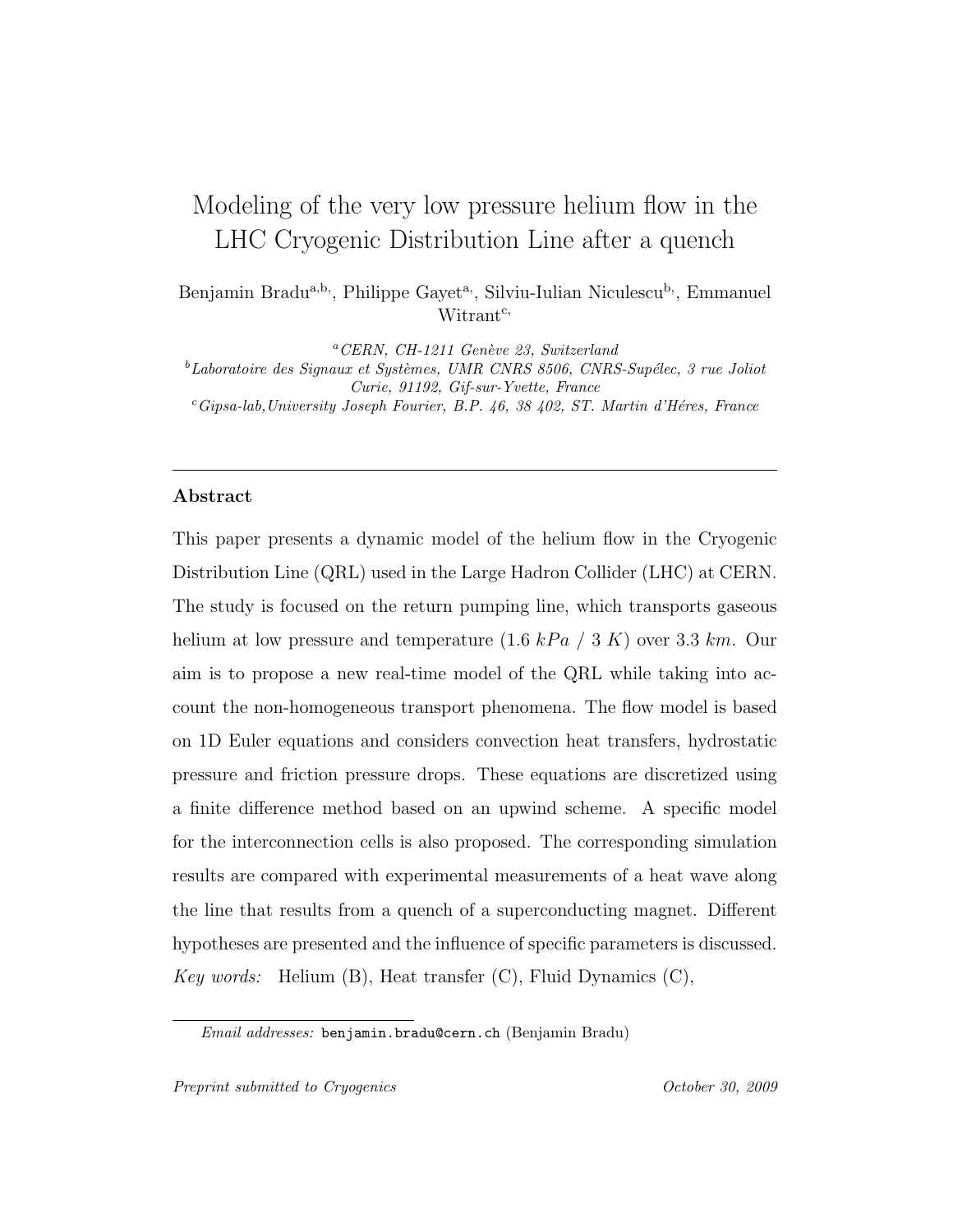#### 1. Introduction

In 2008, the European Organization for Nuclear Research (CERN) started the most powerful particle accelerator of the world, the Large Hadron Collider (LHC). The LHC accelerates proton beams which are driven by superconducting magnets maintained at 1.9 K over a 27  $km$  ring. To cool-down and maintain superconductivity in different magnets, large helium refrigeration plants are used [1].

The LHC cryogenic systems are divided into 8 equivalent cryoplants around the LHC ring and each of them supply helium to superconducting magnets over 3.3  $km$  via a Cryogenic Distribution Line (called QRL) installed underground in parallel to magnets [2]. The dynamic behavior of helium flows in the QRL is not well understood, especially during transients as after a quench. To the best of the authors knowledge, relevant dynamic models for such a cryogenic line do not exist, due to the system specificities (length, interconnections, gaseous helium at cryogenic temperature and at low pressure). Thus, this paper provides a numerical dynamic model for gaseous helium flows in long cryogenic lines that contain interconnections with heat transfers.

Previously, a real-time dynamic simulator for cryogenic systems called PROCOS and using the modeling software EcosimPro<sup>©</sup> was developed at CERN  $[3]$ . In this context, the model of a 1.8 K refrigeration unit for the LHC achieved to simulate the pumping over the QRL performed by the coldcompressors [4].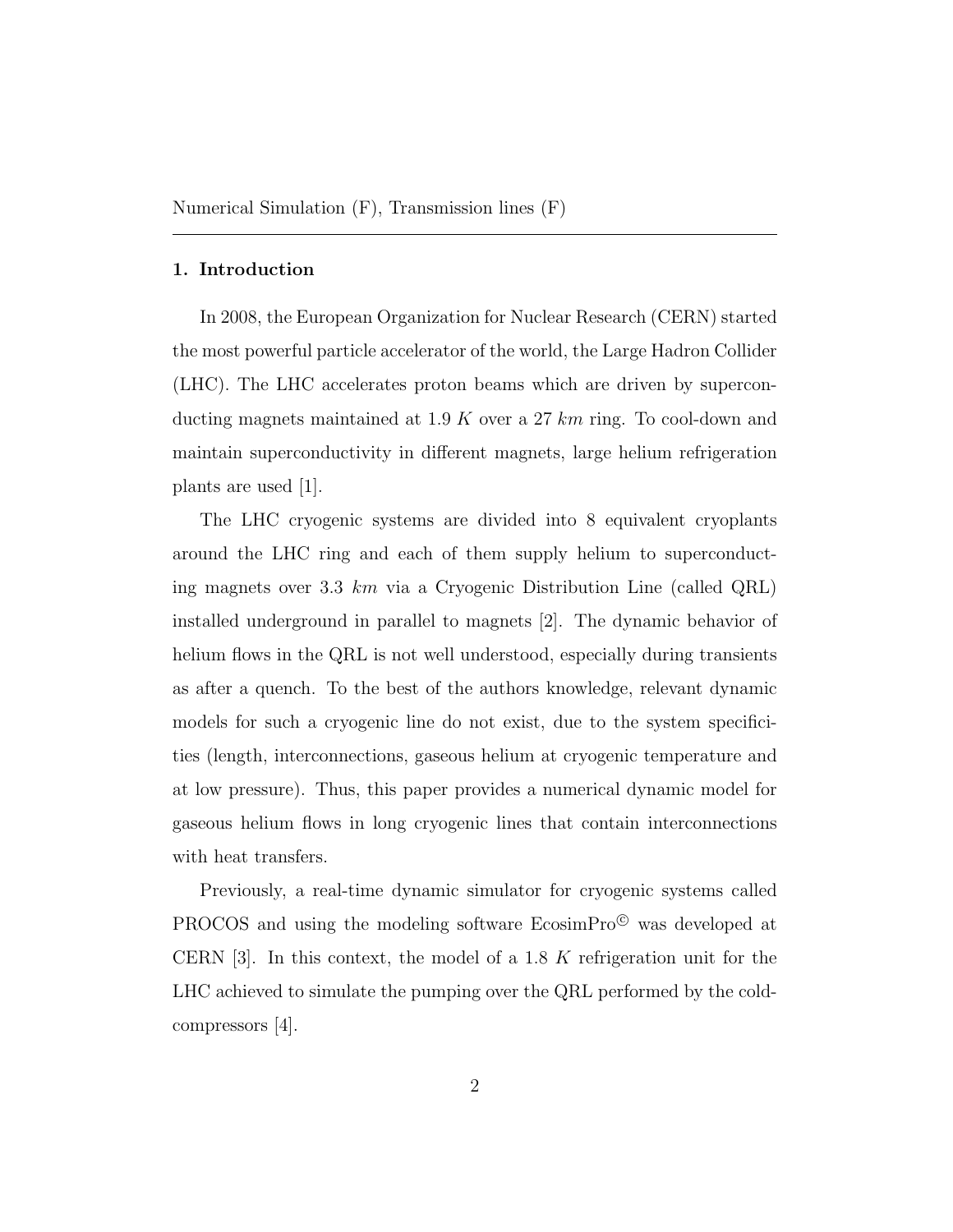The model of the QRL flow is embedded in a larger model that aims at operator training, diagnostic and control improvements. Thus, the QRL model must be computed fast enough to obtain simulations faster than realtime in case of operator training.

First, the paper presents briefly the cryogenic distribution line of the LHC and its interconnections to the main cooling loops. Then, the numerical model of the return pumping line at very low pressure is detailed: the model of the flow, the heat transfers and the pressure drops are described with their numerical implementations in Section 3. Next, steady-state and dynamic simulations during a quench are presented in Section 4. The presented results are discussed and compared with real data obtained in 2008.

## 2. The Cryogenic Distribution Line

The QRL is composed of five different headers (called B, C, D, E, F) with temperatures ranging between  $4 K$  and  $75 K$  to supply magnets, beam screens and thermal shields of the magnet cryostats, see Figure 2. All main QRL elements as inner headers and internal fixed points are built in stainless steel AISI 304 L.

A LHC sector of 3.3  $km$  is divided into different cryogenic cells that constitute the elementary cooling loops. A sector is composed of 23 standard cells of 106, 9 m (composed of 6 dipoles and 2 quadripoles) plus other specific cells according to the sector considered, see Figure 1 where the sector 5-6 of the LHC is represented. The main cooling loops are supplied in supercritical helium by the header C and the helium flows are returned back to the header B through sub-cooled heat exchangers.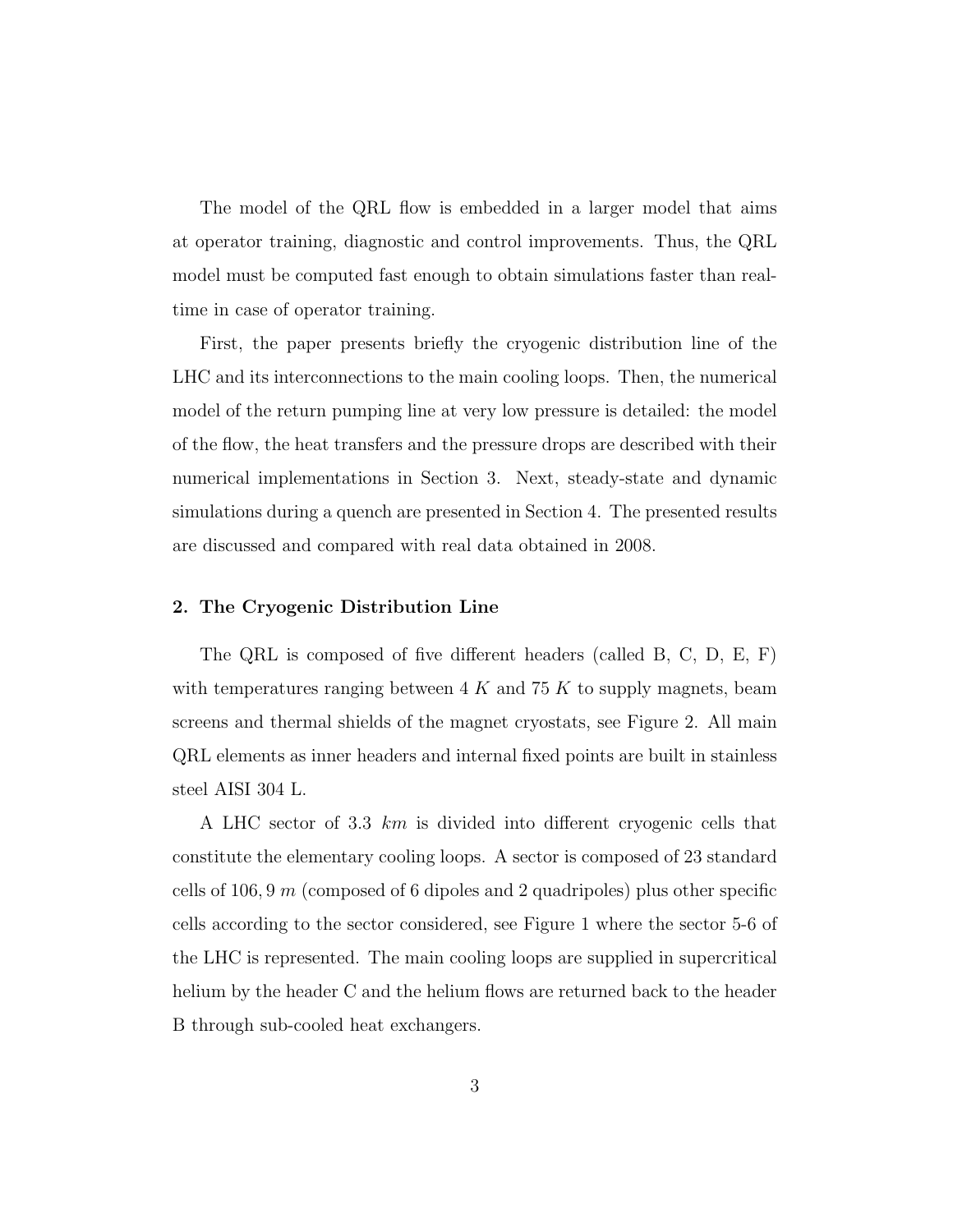

Figure 1: Details of the LHC sector 5-6 with the main cooling loops for the superconducting magnets

## 3. Modeling of the header B

Helium is considered as a perfect fluid : viscosity and thermal conductivity are neglected as helium has a very low viscosity ( $\mu \approx 10^{-6} Pa.s$ ) and a very low thermal conductivity  $(\lambda \approx 10^{-3} W.m^{-1}.K^{-1})$ . Moreover, gaseous helium is considered as a compressible gas.

# 3.1. Modeling of the Flow

First, the main flow line is modeled, neglecting interconnections. According to previous assumptions, an inviscid flow in the header B is considered. Thus, the flow can be described by Euler equation which is obtained from Navier-Stokes equation neglecting the viscosity and the thermal conductivity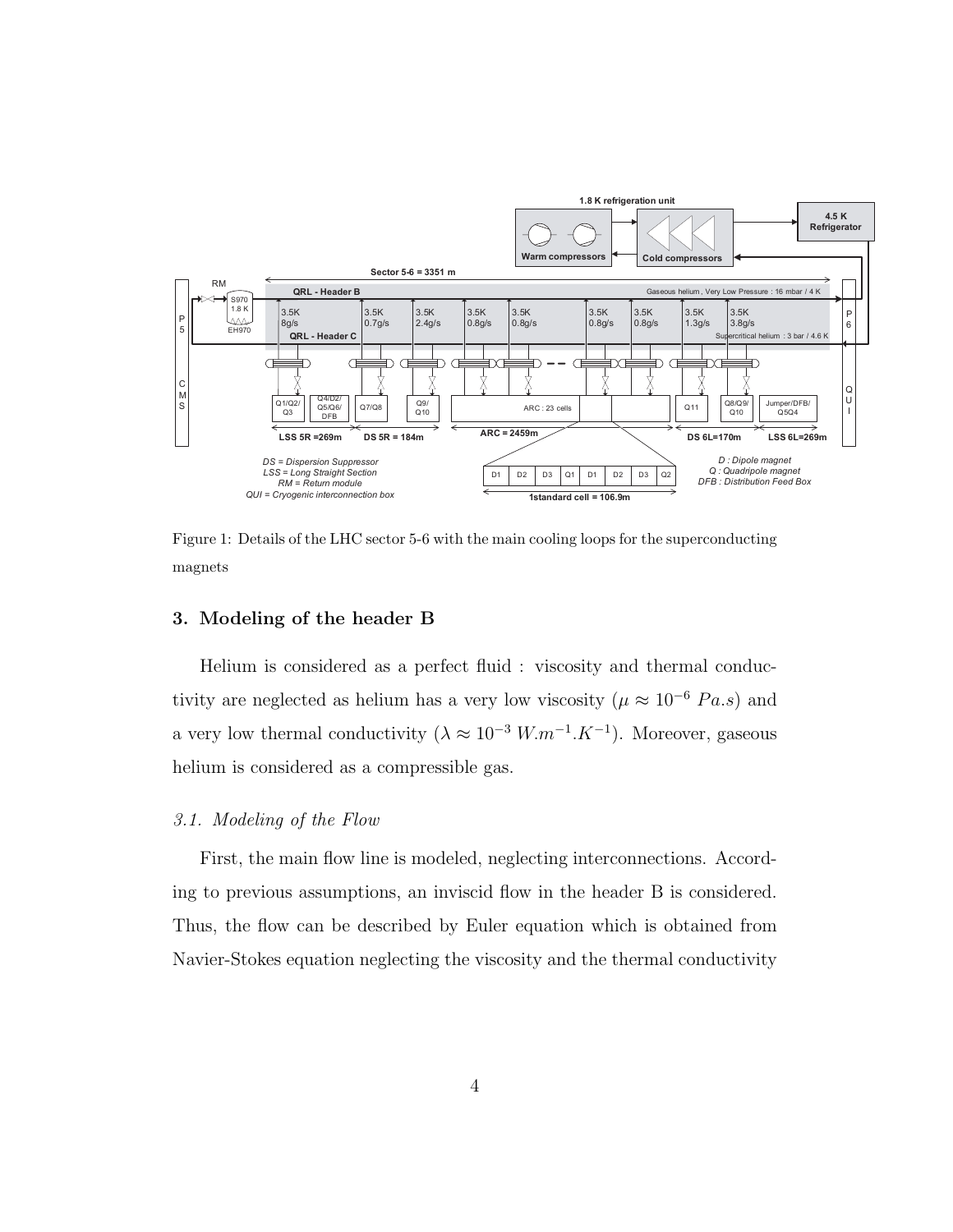

Figure 2: QRL cross-section with remarkable data

[5]. The conservative form of Euler equations is the following:

$$
\frac{\partial}{\partial t} \begin{bmatrix} \rho \\ \vec{M} \\ E \end{bmatrix} + \vec{\nabla} \cdot \begin{bmatrix} \rho \cdot \vec{V} \\ \rho \cdot \vec{V}^T \otimes \vec{V} + P \cdot I \\ \rho \cdot \vec{V} \cdot \left( u + \frac{P}{\rho} \right) \end{bmatrix} = \begin{bmatrix} 0 \\ 0 \\ q \end{bmatrix}
$$
(1)

where the different variables are described in Table 1. These three equations represent mass, momentum and energy balances. The momentum is defined as  $\vec{M} = \rho \cdot \vec{V}$  and the total energy per unit volume is  $E =$  $\rho \cdot \left( u + \frac{1}{2} \right)$  $\frac{1}{2} \cdot (V_x^2 + V_y^2 + V_z^2)$ .

The following assumptions on the flow are assumed :

- flux according to the x direction only (the main flow direction) :  $V = V_x$ and  $M = \rho \cdot V_x$ ;
- straight line. The QRL curvature (radius of curvature of 4.3  $km$ ) has a negligible impact on the flow;
- in operational conditions, the kinetic component can be neglected:  $\rho \cdot$  $|\vec{V}|^2 << P$ , which implies that  $\rho \cdot \vec{V}^T \otimes \vec{V} + P \cdot I \approx P \cdot I$ .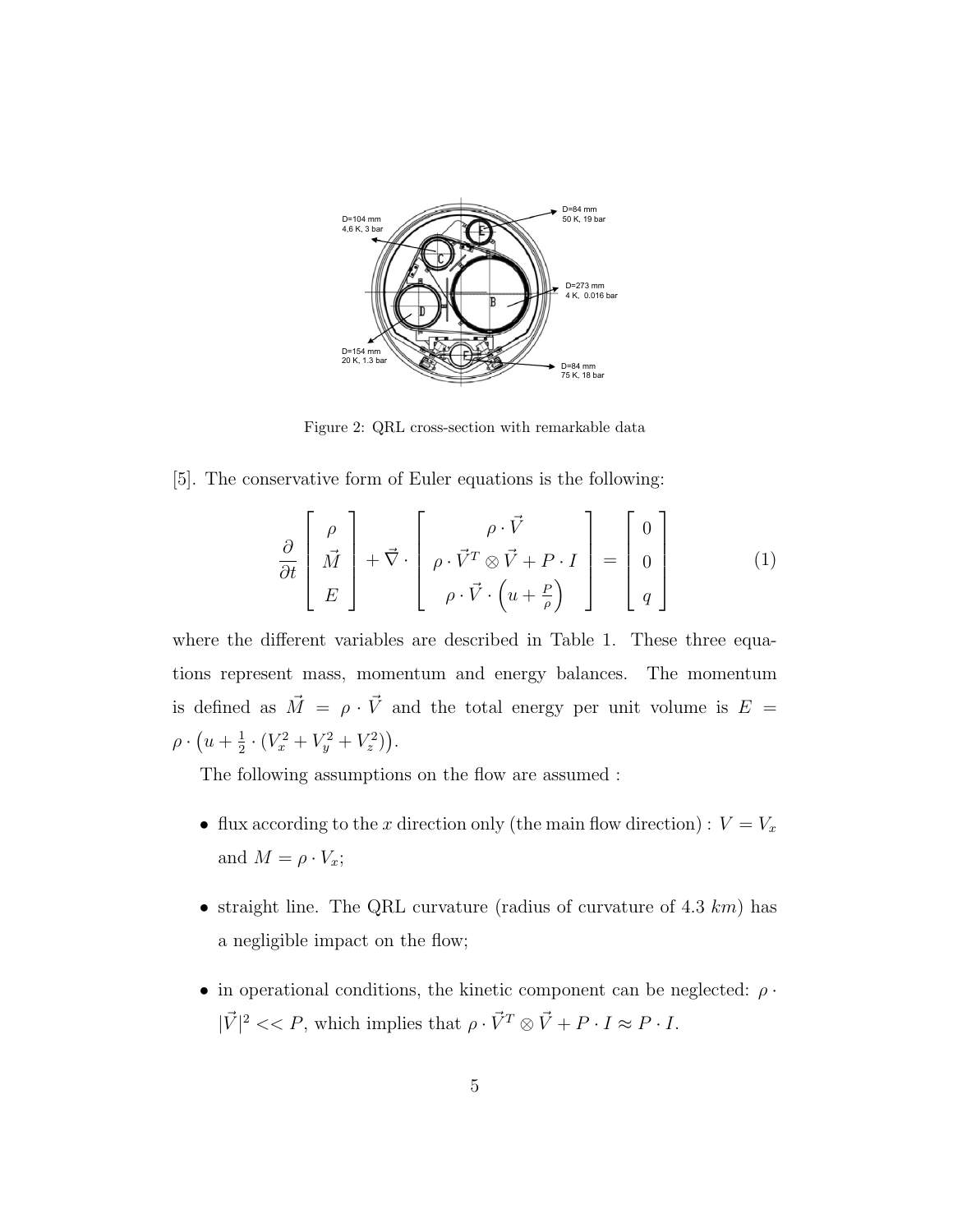Considering the above approximations, Euler equation (1) can be expressed in 1D as:

$$
\frac{\partial X(x,t)}{\partial t} + F(X) \cdot \frac{\partial X(x,t)}{\partial x} = Q(x,t)
$$
 (2)

where  $X = [\rho \ M \ E]^T$  is the state vector, F is the Jacobian flux matrix and  $Q = [0 \ 0 \ q]^T$  is the source vector.

# 3.1.1. Modeling for an ideal gas flow

To compute the Jacobian flux matrix, it is necessary to include an equation of state to link pressure, density and internal energy. First, an ideal gas is considered: it is assumed that  $u = C_v \cdot T$ , which leads to the following equation of state:

$$
P = \rho \cdot R \cdot T = \rho \cdot u \cdot \frac{R}{C_v} = \rho \cdot u \cdot \hat{\gamma}
$$
 (3)

where the constant  $\hat{\gamma} = (\gamma - 1)$ . For this case, the Jacobian matrix was calculated in [5, 6] as:

$$
F = \begin{bmatrix} 0 & 1 & 0 \\ \frac{(\gamma - 3)V^2}{2} & (3 - \gamma)V & \hat{\gamma} \\ \hat{\gamma}V^3 - \frac{\gamma VE}{\rho} & \frac{\gamma E}{\rho} - \frac{3\hat{\gamma}V^2}{2} & \gamma V \end{bmatrix}
$$
(4)

and the eigenvalues of the Jacobian are:

$$
\begin{cases}\n\lambda_1 = V + c \\
\lambda_2 = V \\
\lambda_3 = V - c\n\end{cases}
$$
\n(5)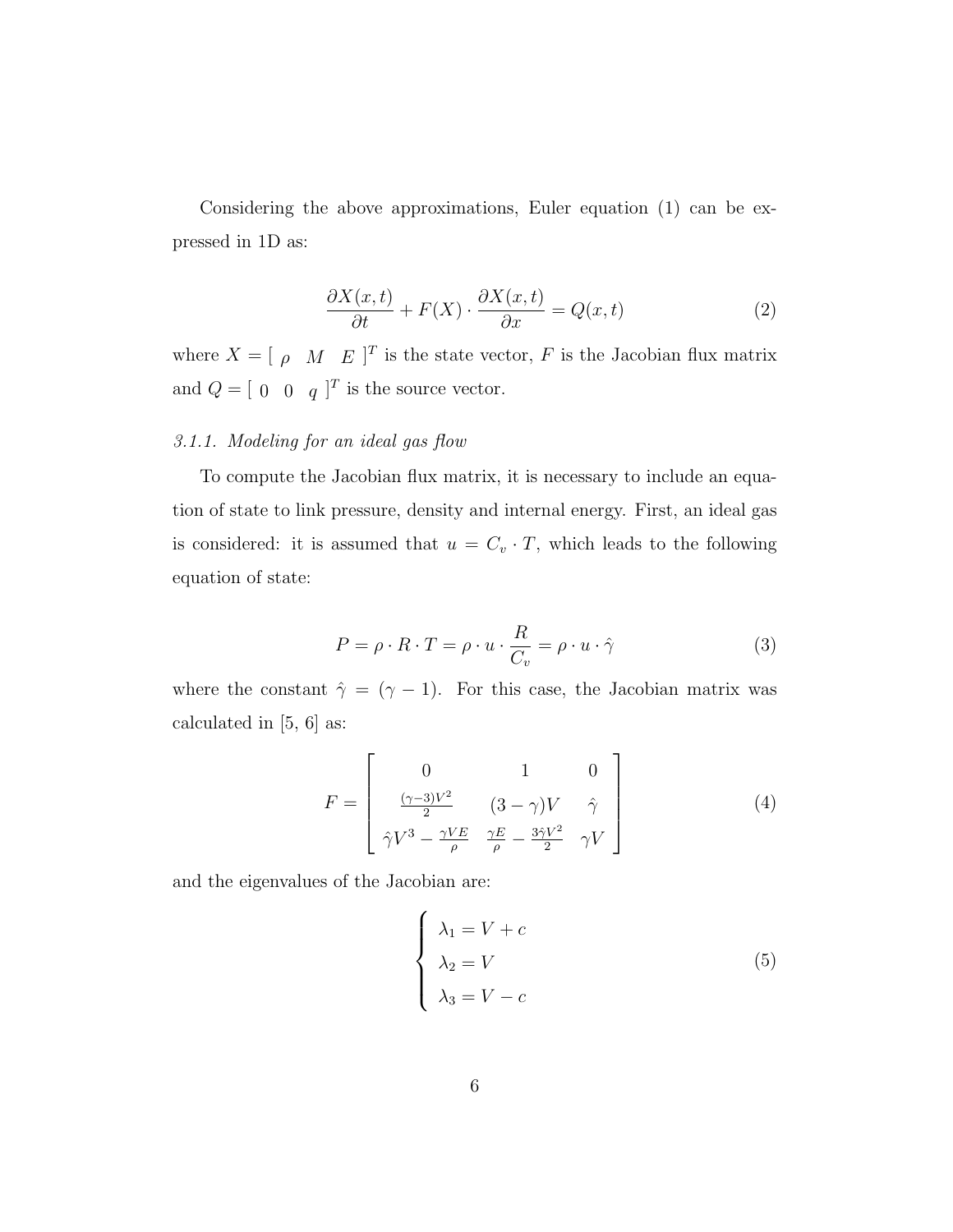where  $c$  is the speed of sound, defined by:

$$
c = \sqrt{\gamma RT} = \sqrt{\frac{\gamma P}{\rho}} = \sqrt{\gamma \hat{\gamma} (\frac{E}{\rho} - \frac{V^2}{2})}
$$
(6)

All the eigenvalues of the Jacobian are real and distinct. This means that Eq. (2) is a strictly hyperbolic system of equations. Moreover, for subsonic flows  $(V < c)$  there are two positive eigenvalues and one negative eigenvalue: informations are propagated forward and backward and the eigenvalues represent the different speeds of propagation.

## 3.1.2. Modeling for a gaseous helium flow

The previous equations cannot be directly applied to helium flows at low temperature as the equation of state (3) is not valid anymore. Hence, the following empirical formulation for the helium internal energy is considered:

$$
u = u_0 + C_v \cdot T \tag{7}
$$

where  $u_0 = 14950 J.kg^{-1}$  is a constant. This equation remains valid for gaseous helium at low pressure  $(P < 10 \text{ kPa})$ , with a relative error less than 1 % between 1.8 K and 300 K. For higher pressures, this equation is still valid for gaseous helium far from the saturation line and far from the critical point.

We are interested in simulating the helium flow during the final cooldown of magnets from 4.5 K to 1.8 K. During this phase, the pressure in the header B decreases from 0.1 MPa to 1.6 kPa and temperatures are between  $2 K$  and  $10 K$ . Within these ranges, Eq. (7) remains valid and the equation of state and the sound velocity for helium become respectively: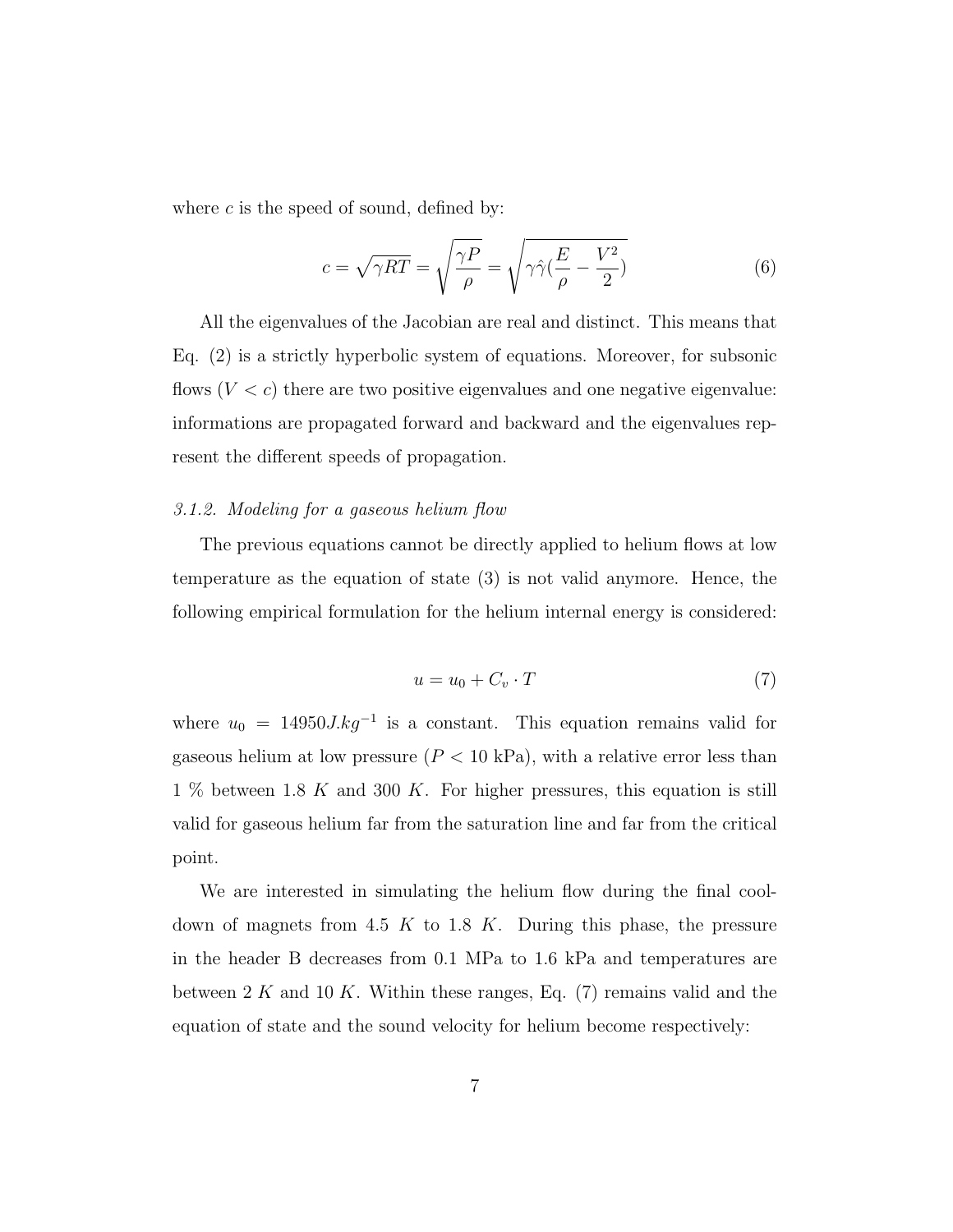$$
P = \rho \cdot R_{He} \cdot T = \rho \cdot (u - u_0) \cdot \hat{\gamma}
$$
 (8)

$$
c = \sqrt{\gamma \hat{\gamma} \left(\frac{E}{\rho} - \frac{V^2}{2} - u_0\right)}\tag{9}
$$

A new Jacobian flux matrix is computed with additional terms containing the constant  $u_0$ :

$$
F = \begin{bmatrix} 0 & 1 & 0\\ \frac{(\gamma - 3)V^2}{2} - u_0 \hat{\gamma} & (3 - \gamma)V & \hat{\gamma} \\ \hat{\gamma}V^3 - \frac{\gamma VE}{\rho} & \frac{\gamma E}{\rho} - \hat{\gamma}(\frac{3V^2}{2} + u_0) & \gamma V \end{bmatrix}
$$
(10)

and the eigenvalues are the same as for an ideal gas, see Eq. (5). Thus, the system of equations is still a strictly hyperbolic system with the same propagation speeds than for ideal gases but the dynamics is different.

# 3.2. Discretization Scheme

To solve numerically the system of partial differential equations, the flow is discretized in N nodes, see Figure 3. A finite difference method was chosen to compute space and time derivatives using a first order upwind scheme, as suggested in [6]. The time discretization is performed according to an implicit discretization scheme based on a backward Euler method. As the cryogenic line is pumped by cold-compressors, natural Dirichlet boundary conditions are set as follows:

- the input energy  $E(0, t) = E_1(t);$
- the input density  $\rho(0, t) = \rho_1(t);$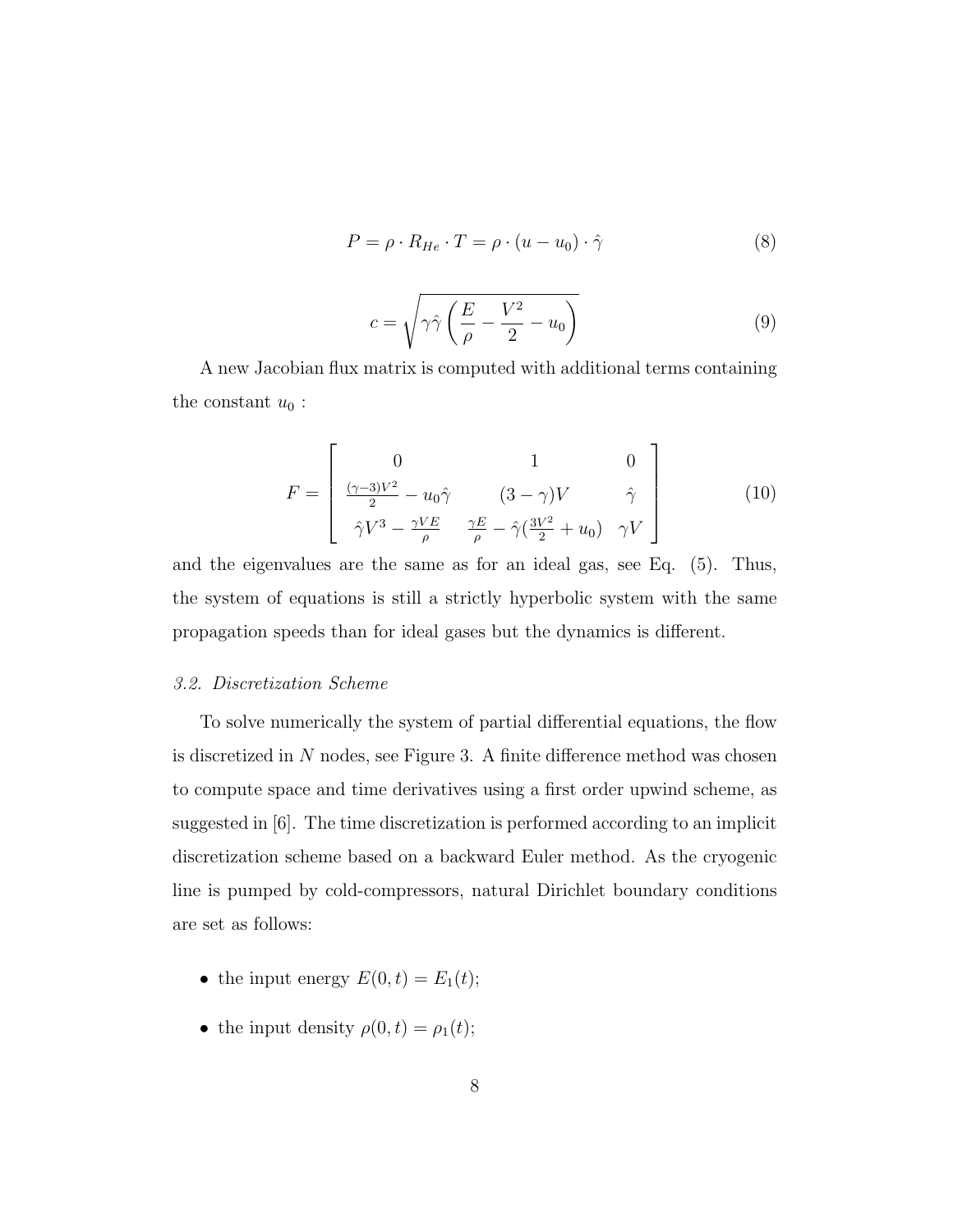• the output momentum  $M(L, t) = M_N(t)$ .

Hence, mass and energy are propagated forward whereas momentum is propagated backward, which is in agreement with the signs of eigenvalues obtained in Eq. (5) and with the physics of the flow. As the cold-compressors are 'pulling' helium atoms in the line, the momentum propagation is backward whereas the mass (helium atoms) and energy (heat) are naturally transported with the flow. Thus, in the framework of the upwind scheme,  $\partial \rho / \partial x$ and  $\partial E/\partial x$  are approximated by a first-order backward finite difference and  $\partial M/\partial x$  is approximated by a first-order forward finite difference. The following algebraic system is then obtained:

$$
\dot{X}_i(t) + \frac{A_i(X_i)}{\Delta x} X_i(t) + \frac{B_i(X_i)}{\Delta x} X_{i-1}(t) + \frac{C_i(X_i)}{\Delta x} X_{i+1}(t) = Q_i(t)
$$
\n(11)

where  $i$  denotes the value at  $x_i$  and:

$$
X_i = \left[ \begin{array}{c} \rho_i \\ M_i \\ E_i \end{array} \right]
$$

$$
A_i = \begin{bmatrix} 0 & 1 & 0 \\ -\frac{(\gamma - 3)V_i^2}{2} + u_0 \hat{\gamma} & -(3 - \gamma)V_i & -\hat{\gamma} \\ \hat{\gamma}V_i^3 - \frac{\gamma V_i E_i}{\rho_i} & \frac{\gamma E_i}{\rho_i} - \hat{\gamma}(\frac{3V_i^2}{2} + u_0) & \gamma V_i \end{bmatrix}
$$

$$
B_i = \begin{bmatrix} 0 & -1 & 0 \\ 0 & 0 & 0 \\ -\hat{\gamma}V_i^3 + \frac{\gamma V_i E_i}{\rho_i} & -\frac{\gamma E}{\rho_i} + \hat{\gamma}(\frac{3V_i^2}{2} + u_0) & \gamma V_i \end{bmatrix}
$$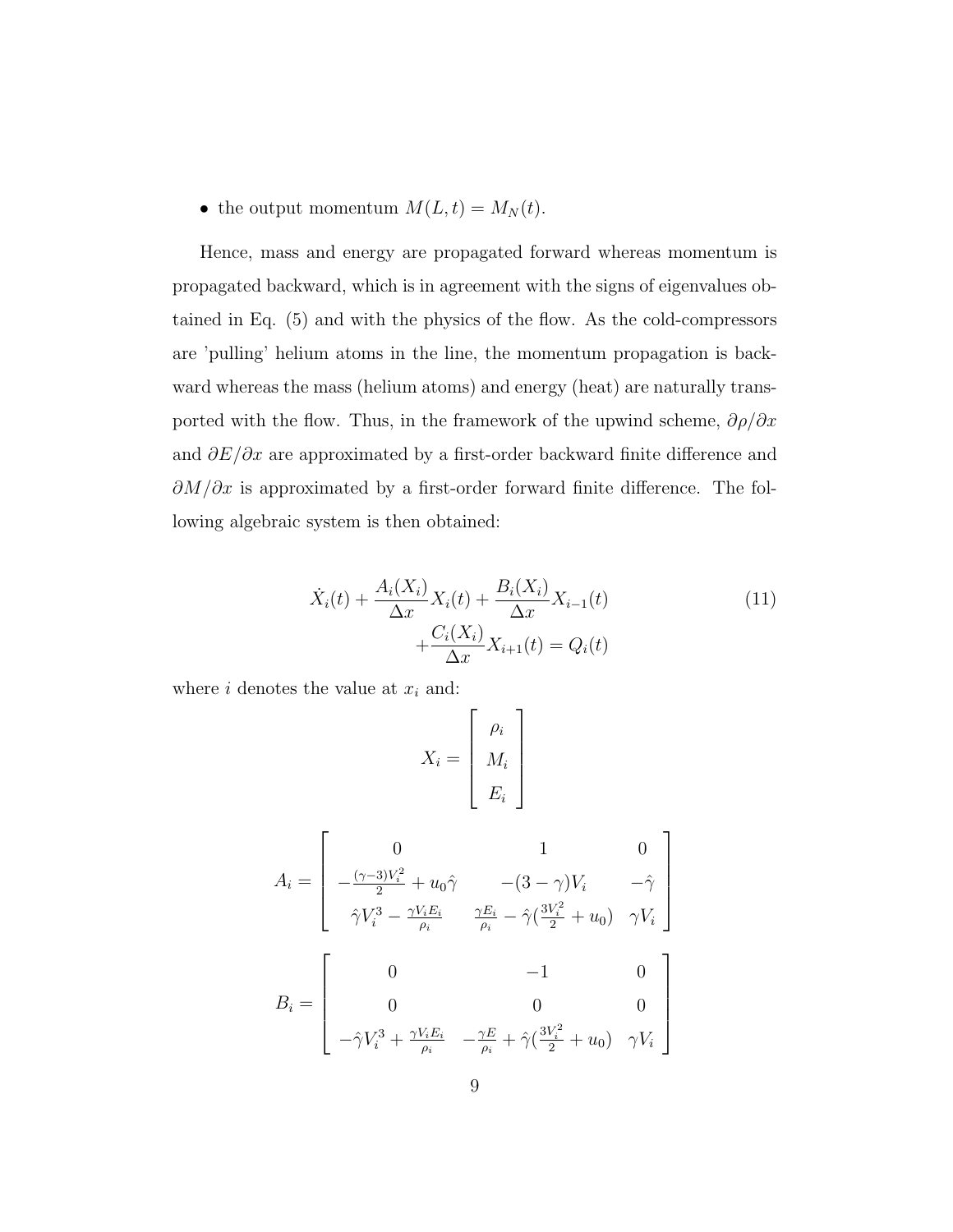

Figure 3: Discretization of the QRL main flow

# 3.3. Modeling of interconnections

Additional helium fluxes coming from LHC magnets enter in the header B every  $106.9 \; m$  in standard cells as depicted in Figure 1. These additional fluxes are perpendicular to the main flux but their contribution to the momentum is considered as additive, since it is small compared to the total flow.

Interconnections are included in the discretization scheme at regular intervals every  $N_{sub}$  nodes. Thus, for  $N_{inter}$  interconnections, the line is discretized in  $N_{sub} \cdot N_{inter}$  nodes, see Figure 4.

The source term  $Q_i$  of interconnection nodes is now augmented to include the incoming mass, momentum and energy, and consequently writes as: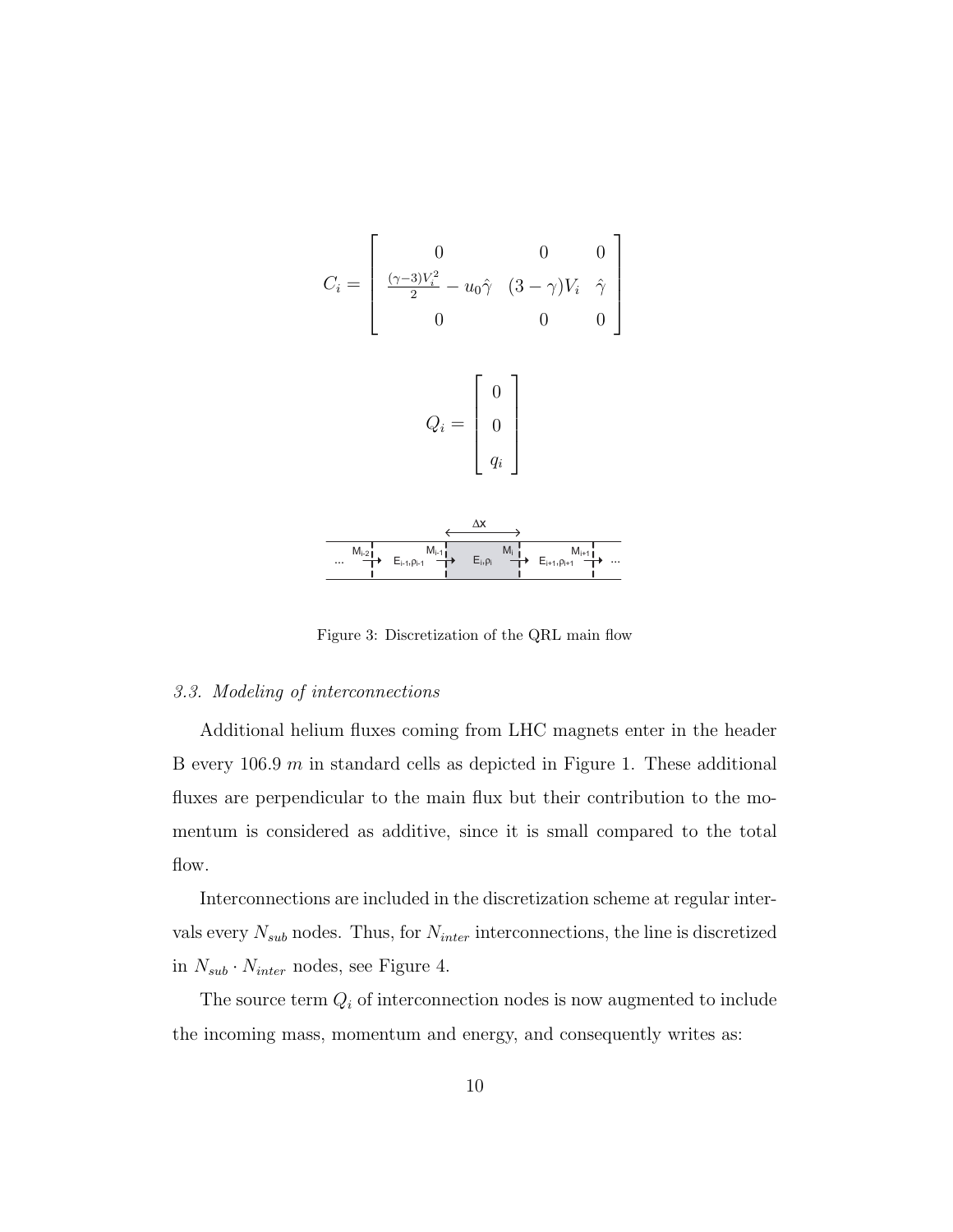

Figure 4: Discretization of the QRL with interconnections for  $N_{inter} = 3$  and  $N_{sub} = 5$ 

$$
Q_i = \begin{bmatrix} \frac{M_i^{ext}}{\Delta x} \\ (3 - \gamma)V_i^{ext}\frac{M_i^{ext}}{\Delta x} \\ q_i + \frac{\gamma E_i^{ext}M_i^{ext}}{\rho_i^{ext}\Delta x} - (\gamma - 1)\left(\frac{3V_i^{ext2}}{2} + u_0\right)\frac{M_i^{ext}}{\Delta x} \end{bmatrix}
$$
(12)

for  $i = (j-1) \cdot N_{sub} + 1$  with  $j = 1 \dots N_{inter}$ . Superscripts  $ext$  refer to external inputs, namely the input fluxes at interconnections. As LHC magnet cooling circuits are not simulated, the input fluxes variables are the boundary conditions, determined from mass-flow, pressure and temperature measurements on the real plant.

## 3.4. Heat transfers

The term  $q_i$  in the energy balance represents heat transfers between the fluid and its environments per unit volume in a node. The QRL is well insulated inside a vacuum jacket using a Multi Layer Insulation (MLI) and thermal shields to minimise radiation and conduction losses.

Heat losses can be divided in two parts: static losses  $q_{stati}$  due to radiation, conduction and vacuum barriers and dynamic losses  $q_{convi}$  due to convection between the stainless steel pipe and the fluid:

$$
q_i = q_{stati} + q_{convi}(t, \rho_i, M_i, E_i)
$$
\n
$$
(13)
$$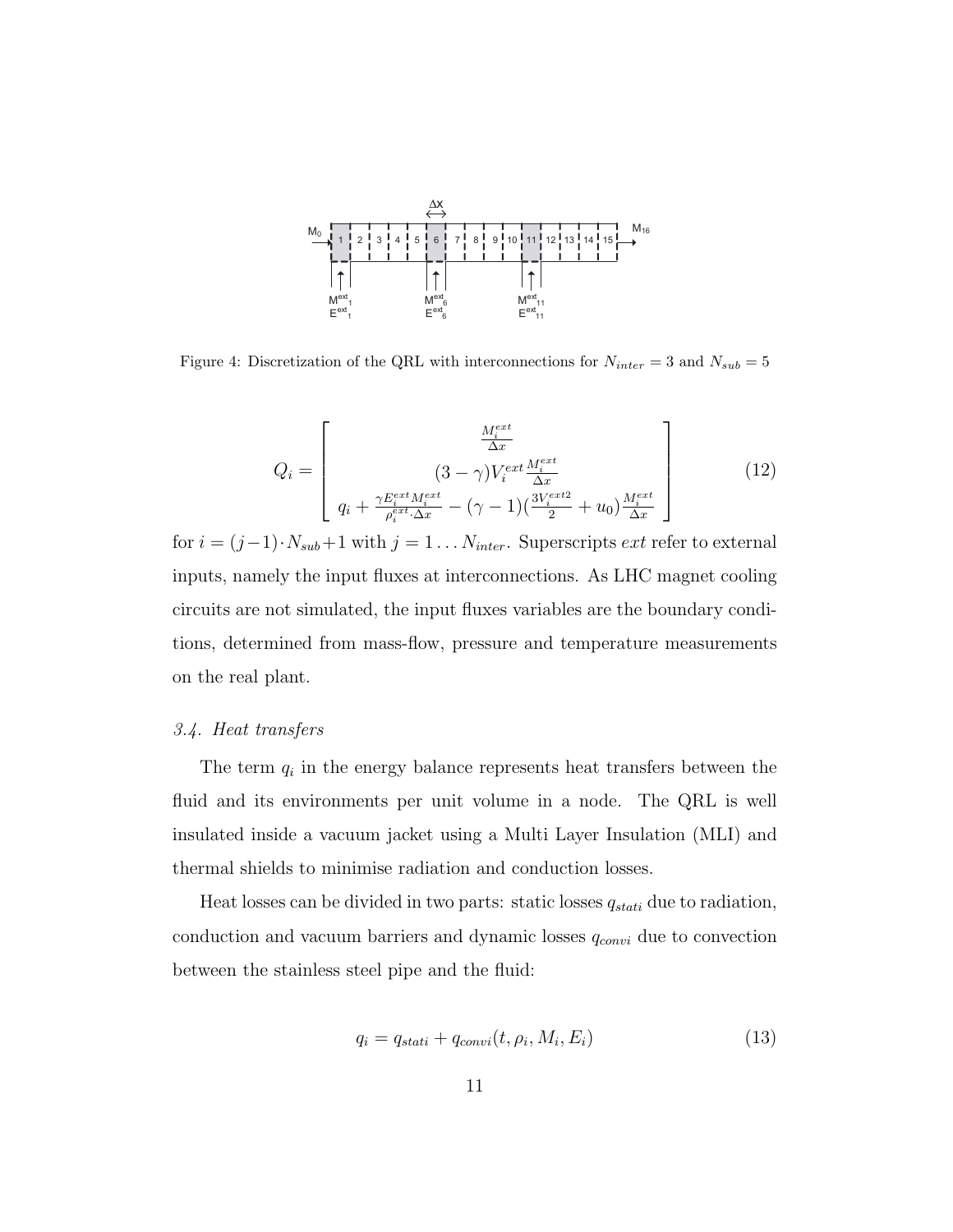In a former CERN study, the static heat losses were evaluated at 1.92  $W\!/m^3$ in the header B, this corresponds to  $0.1 W/m$  along the line [7].

To compute dynamically the convection heat transfer between the pipe and the fluid, supplementary variables are introduced to characterize the pipe properties: its temperature  $T_w$ , its specific heat  $C_{pw}$ , its mass  $M_w$  and its internal surface  $S_w$ . The headers are built in stainless steel 304L and the specific heat can be computed from an empirical logarithmic polynomial of the 8<sup>th</sup> order valid between 2 K and 300 K [8]. The convective heat transfer coefficient  $h_c$  is computed by:

$$
h_{ci} = \frac{Nu_i \cdot k_i}{D} \tag{14}
$$

where the Nusselt number  $Nu$  is computed from the Colburn formulation [9]:

$$
Nu_i = 0.023 \cdot Pr_i^{1/3} \cdot Re_i^{0.8}
$$
 (15)

because the flow regime in the header B of the QRL is always turbulent (Reynolds number  $Re > 10^5$ ). Finally the convection heat transfer per unit volume is computed by the Newton law:

$$
q_{convi} = \frac{h_{ci} \cdot S_{wi} \cdot (T_{wi} - T_i)}{S \cdot \Delta x} = \frac{M_{wi}}{S \cdot \Delta x} \cdot C_{pwi} \cdot \frac{dT_{wi}}{dt}
$$
(16)

## 3.5. Pressure drops

The QRL is not perfectly horizontal, the slope varies between  $-1.5\%$ and  $+1.5\%$  along the LHC ring, and it results a hydrostatic pressure. This hydrostatic pressure is not taken into account in previous equations and should be considered.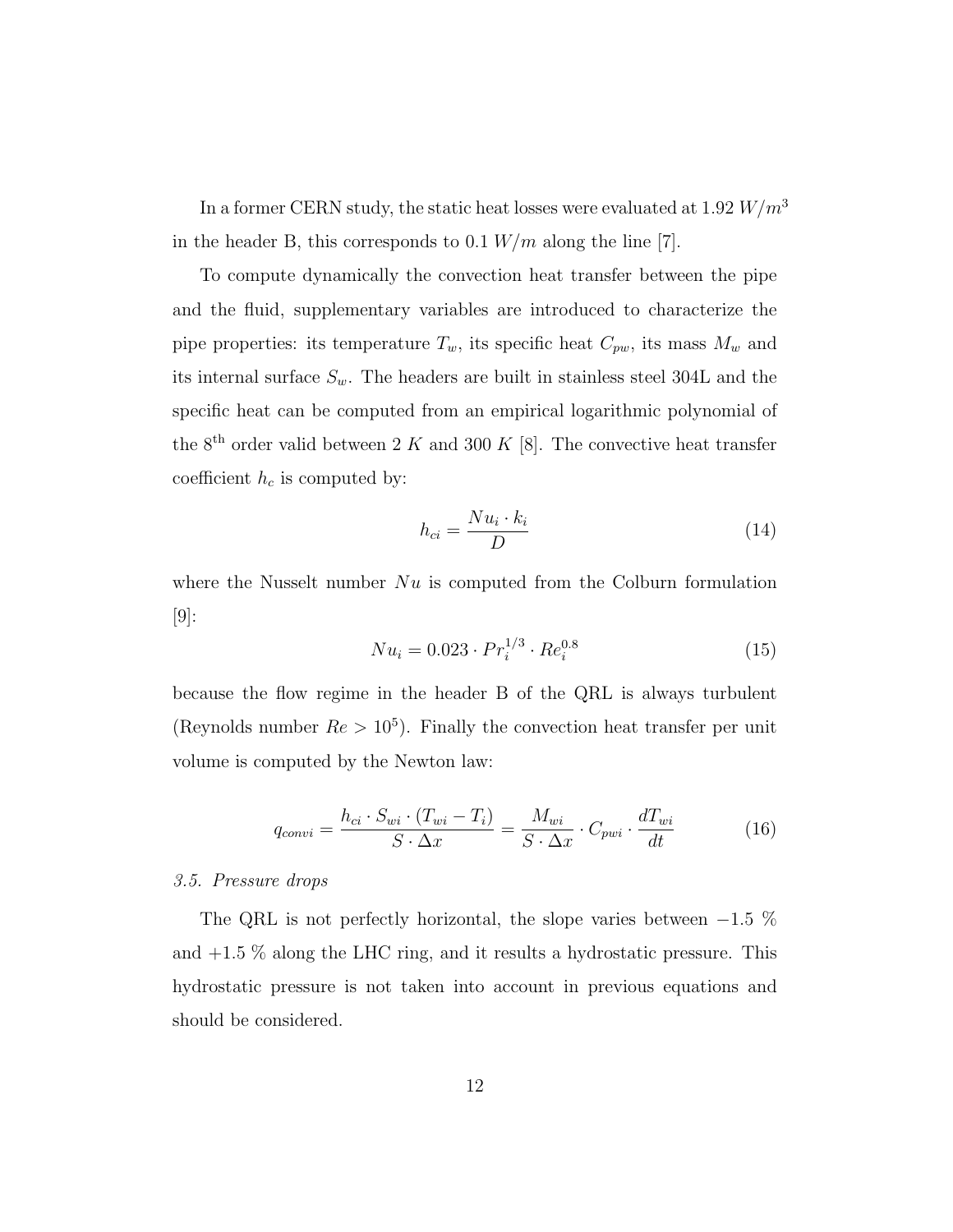Moreover, friction phenomena are not embedded (the flow is considered inviscid) whereas frictions can lead to pressure drops not negligible in the case of a very low pressure flow as in the QRL. Thus, we propose to replace the momentum partial differential equation  $(\partial M/\partial t + \partial P/\partial x = 0)$  by an algebraic equation to compute the mass flow  $\dot{m}_i$  in each cell (compartmental approach).

The pressure in a cell is computed using the equation of state (8) and the total pressure drop in a cell can be computed as the sum of the hydrostatic pressure difference and the friction pressure drop :

$$
\Delta P_i = P_i - P_{i+1} = \rho_i \cdot g \cdot dz_i + fr_i \cdot \frac{\Delta x}{D} \cdot \frac{\dot{m}_i^2}{2 \cdot \rho_i \cdot S^2}
$$
 (17)

where  $dz_i$  is the elevation over the cell i and  $fr_i$  is the Darcy-Weisbach friction factor. The line B of the QRL can be considered as a smooth pipe and the flow is always turbulent with a Reynolds number  $Re > 2 \cdot 10^4$ . In this case, the friction factor can be computed from the empirical formulation of Kakac, Shah and Aung [12] :

$$
fr_i = 0.184 \cdot Re_i^{-0.2} = 0.184 \cdot \left(\frac{D \cdot \dot{m}_i}{S \cdot \mu_i}\right)^{-0.2}
$$
 (18)

Combining (17) and (18) the mass flow is calculated as function of the total pressure drop:

$$
\dot{m}_i = \left(\frac{(P_i - P_{i+1}) - \rho_i \cdot g \cdot dz_i}{0.184 \cdot (\frac{D}{S \cdot \mu_i})^{-0.2} \cdot \frac{\Delta x}{2 \cdot D \cdot \rho_i \cdot S^2}}\right)^{1/1.8}
$$
\n(19)

Finally, the momentum is simply deduced from  $\dot{m}_i$  adding the interconnection momentum :

$$
M_i = \frac{\dot{m}_i}{S} + M_i^{ext} \tag{20}
$$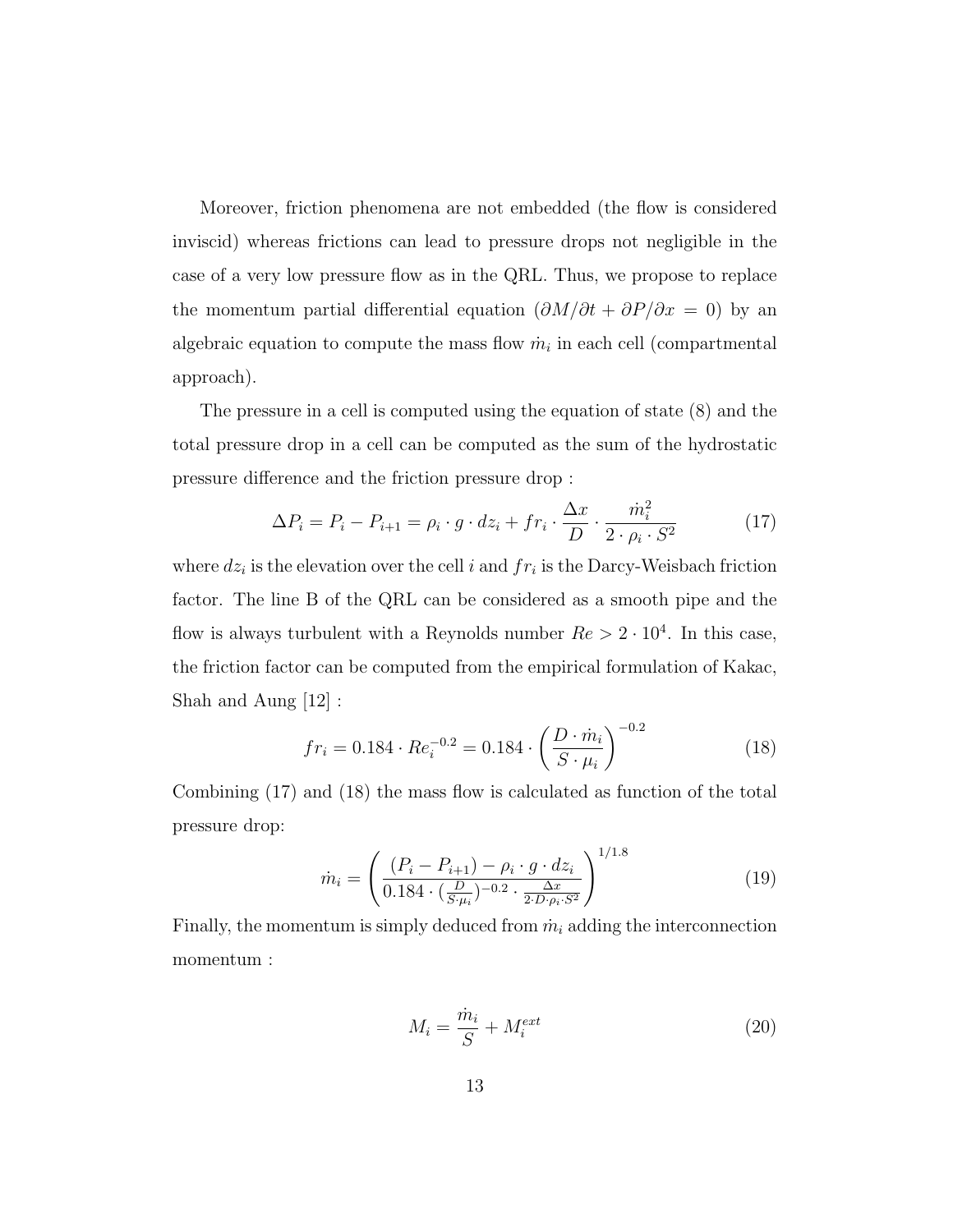#### 3.6. Numerical implementation

The modeling and simulations are performed on a commercial software called  $E\text{cosimPro}^{\mathbb{C}}$ , which is able to simulate systems of differential and algebraic equations (DAEs) [10]. Ecosimpro<sup> $\odot$ </sup> uses a DASSL algorithm to solve the DAE system [11]. This method is based on an implicit time discretization scheme:

$$
\dot{y}(t) = \frac{y_n - y_{n-1}}{t_n - t_{n-1}}\tag{21}
$$

The non-linear system dynamics is then solved by iterations for time  $t_n$  using an implicit Newton-Raphson method. The iteration matrix required by Newton-Raphsons method calculates a Jacobian matrix numerically using finite differences. Note that the use of an implicit scheme renders the time integration robust with respect to numerical errors but its main drawback is the associated lack of precision.

## 4. Results and discussion

#### 4.1. Simulation in steady-state

The first task consists in checking that the steady-state reached by the model under constant boundary conditions agrees with the measured values on the QRL. The header B is equipped with temperature sensors every 200  $m$ but there is only one pressure sensor and one mass-flow sensor at the end of the header. Each interconnection also has a virtual flow meter allowing to estimate the mass-flow in each cell and the electrical heater power in the phase separator S970 allows us to estimate the mass-flow at the entrance of the header B.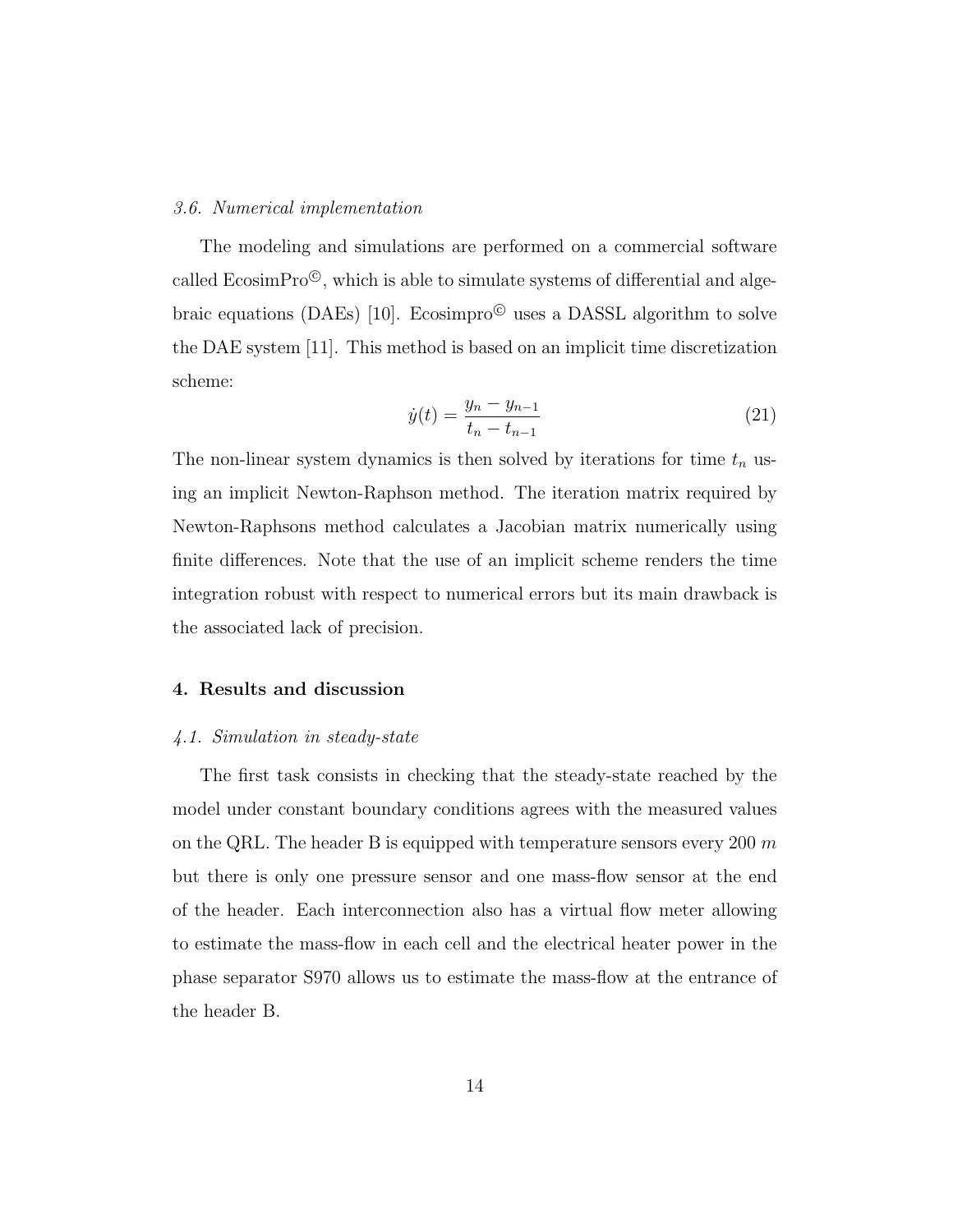Each of the 8 LHC sectors have the same configuration but they present some differences at their boundaries. A lot of experimental data were collected in one of these sectors during the hardware commissioning in 2008, namely sector 5-6 (chosen for this study). Constant boundary conditions were set in the model, in agreement with the values measured in the sector 5-6 during April and May 2008, when the sector was cold in steady-state. Pressure and temperature at the entrance were set respectively at  $1.630 kPa$ and 1.8 K, the output mass-flow was set to 58  $g/s$  and the different external input fluxes are listed in the Table 2.

Static heat losses were evaluated theoretically at 1.92  $W/m^3$  on the header B but after measurements on the real line, those losses were reevaluated at 1.1  $W/m^3$ , which represent a loss of 0.07  $W/m$  along the line.

Figure 5 shows the simulated temperatures, pressures and mass-flows along the line obtained in steady-state (curves) in comparison with sensor values (crosses). The simulated temperatures agree with the observed ones except for the temperature located at  $700 \, m$ , due to a poor sensor calibration or to a bad approximation of the first external fluxes. The pressure drop calculated including the hydrostatic pressure and friction pressure drops gives a total pressure drop of 110  $Pa$  over the 3.3 km. This pressure drop is pretty low in the case of the sector 5-6 because it has a negative slope of  $-1.54\%$ and hydrostatic pressure compensates friction pressure drops.

## 4.2. Dynamic simulation during a quench

When a quench occurs in a superconducting magnet, the resistive transition releases a huge amount of energy. A quench protection system was designed to discharge this energy in large electrical resistances in case of a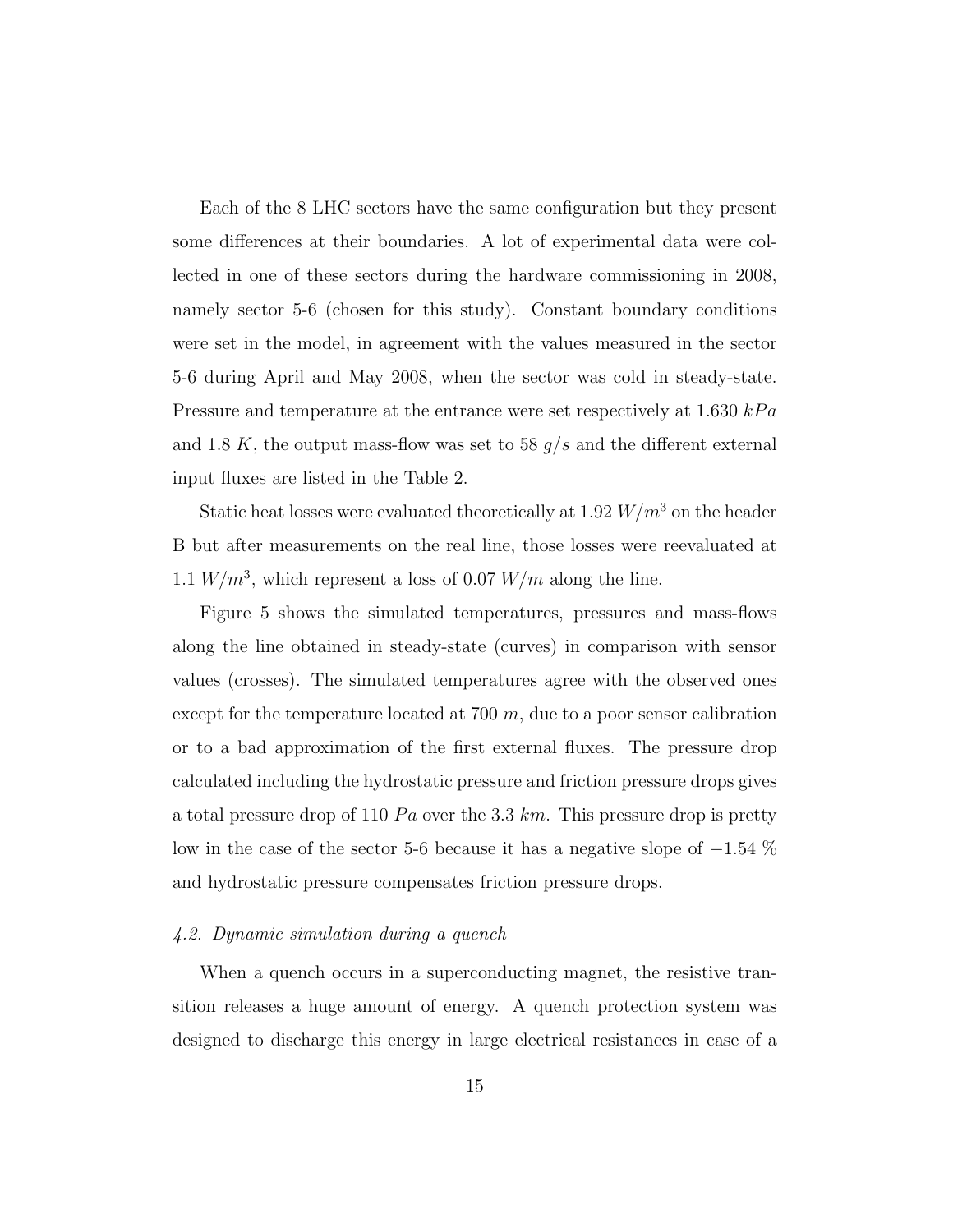

Figure 5: Temperatures, pressures and mass-flows along the header B in steady-state compared with experimental measurements

quench, but an important heat flux is briefly induced in the headers B and D of the QRL (the return lines), thus creating a propagated heat wave.

In April and May 2008, 23 quenchs were provoked in sector 5-6 during the hardware commissioning of the LHC. It was chosen to reproduce a quench provoked on a dipole magnet located 774 m after the beginning of header B, inducing a heat wave on more than  $2 \, km$ .

The quench is simulated by setting a peak at the interconnection bound-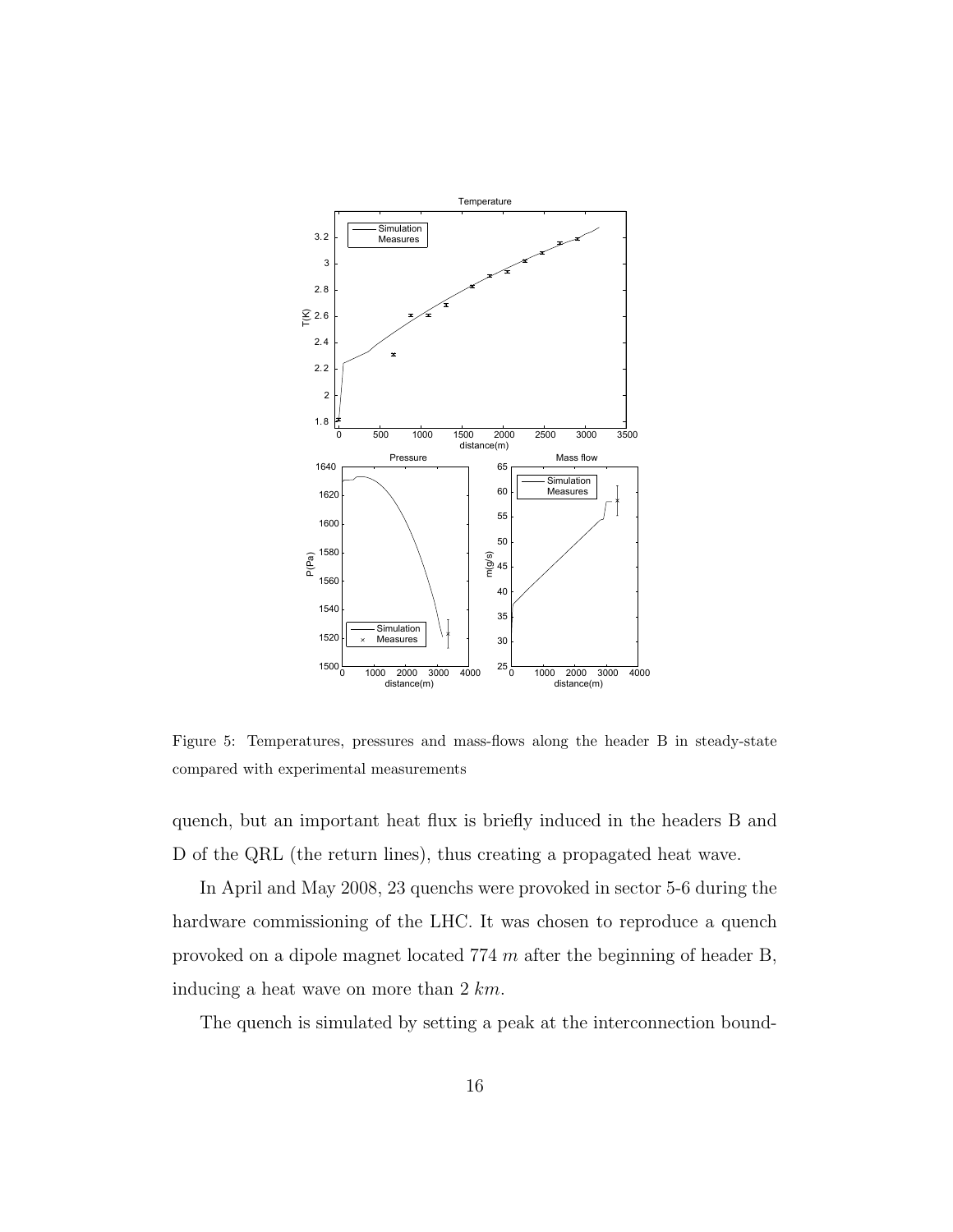ary (external momentum and temperature) corresponding to the quench location. Due to the lack of instrumentation on the external fluxes, the momentum and temperature peaks are set in such a way that the temperature peak observed on the line B after 107 meters has the correct amplitude and shape. The temperature and mass flow coming from the flux at the quench location are approximated by a bell shape with a peak of 30 K and 2.6  $g/s$ (the temperature of 30 K is approximatively the temperature reached by the magnet after the quench). Then, to ensure the numerical stability of the hyperbolic system, the Courant Friedrichs Lewy number, or CFL number, is computed as:

$$
C = \frac{a \cdot \Delta t}{\Delta x} \tag{22}
$$

where a is the propagation speed,  $\Delta t$  and  $\Delta x$  are time and spatial steps. For the first order upwind scheme, the absolute value of the CFL number has to be comprised between 0 and 1 to ensure stability [6]. Therefore, if a spatial step is chosen, the time step has to respect:

$$
\Delta t \le \left| \frac{\Delta x}{a_{max}} \right| \tag{23}
$$

The first simulation is performed with  $N = 31$  nodes of 106.9 m each (one node per cooling loop), the convective heat transfer and the pressure drops are neglected ( $h_c = 0$  and  $dP = 0$ ). Therefore,  $\Delta x = 106.9$  m and the highest propagation speed, represented in Eq. (5) is  $a = c + V$ . For a maximum sound velocity  $c = 115$   $m/s$  and a maximum flow velocity  $V = 5$   $m/s$ , Eq. (23) gives a time step of  $\Delta t = 0.9$  s. The simulation with these parameters shows that the heat wave is much more dissipated (smaller amplitude and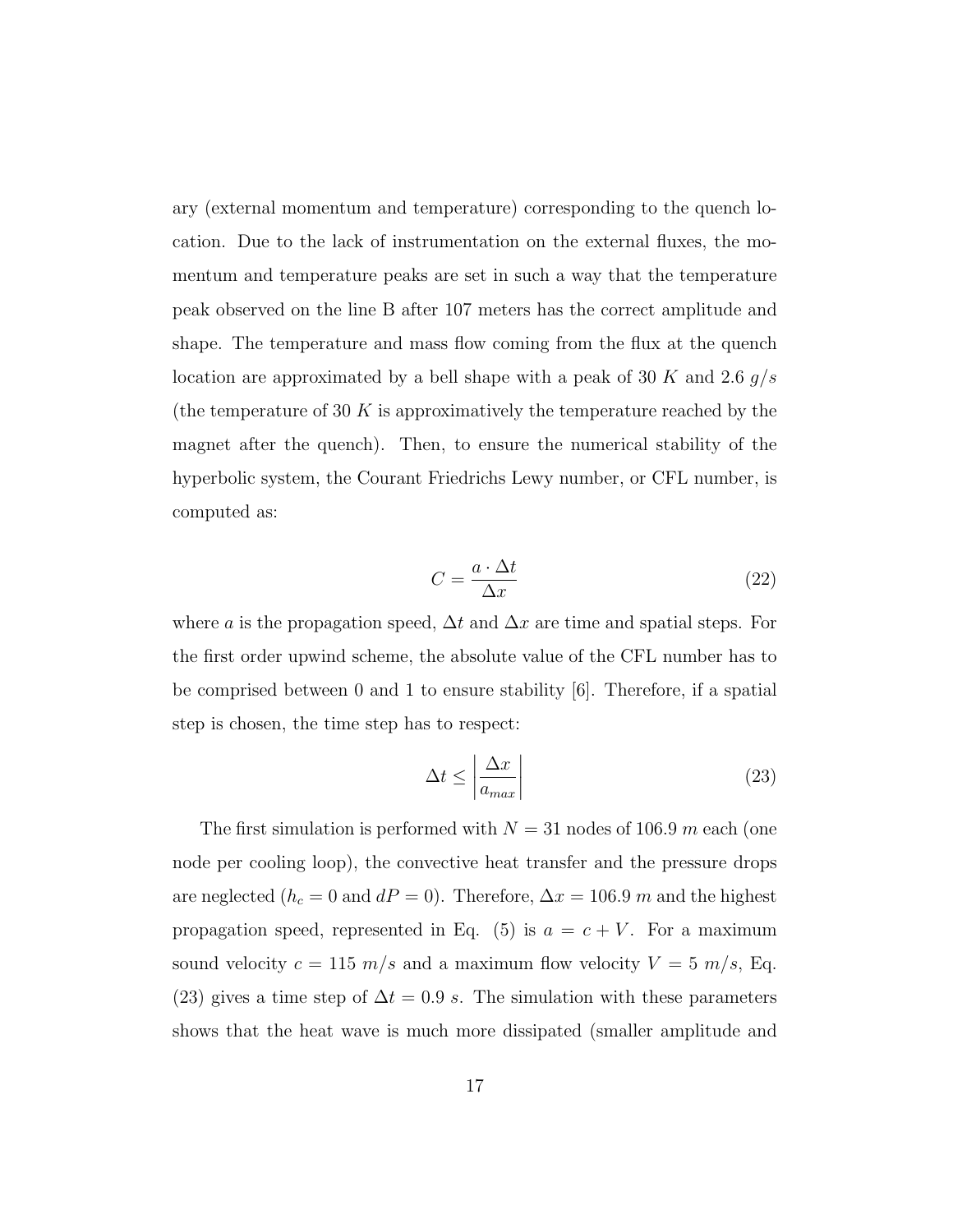larger width) and much faster in simulation, see Figure 6, where simulation results are plotted in comparison with experimental measurements made on the real line after a quench at different locations.

Then, the convection heat transfer is included in the model. The simulation result is more in agreement with the measurements, as the heat wave is slowed down by the convection transfers. Nevertheless, the heat peak is still too much dissipated.

In order to reduce spatial and time dissipation, the number of nodes is increased by a factor 10 ( $N = 310$ ). Therefore, the spatial step is reduced to  $\Delta x = 10.69$  m and using the Eq. (23), the new time step is  $\Delta t = 0.09$  s. This simulation shows that the dissipation of the heat peak was reduced and that the simulation result is close to the experimental measurements, but the wave is still a little bit faster in simulation. Note that there are no significant modifications when there are more than 310 nodes and when the time step is under  $0.09 s$ .

A fourth simulation was performed including hydrostatic pressure and friction pressure drops using the algebraic equation (19) instead of the partial differential equation to compute the momenta. The result obtained is very similar to the previous one but the heat wave is a little bit slowed and the peak is slightly reduced. This configuration is more in agreement with the measurements and we can consider this simulation as satisfying.

The temperature rise observed on measurements after the quench that is not observed in simulations mainly comes from the approximation of the external flux coming from the quench location.

Simulations are performed on a classical computer, with a processor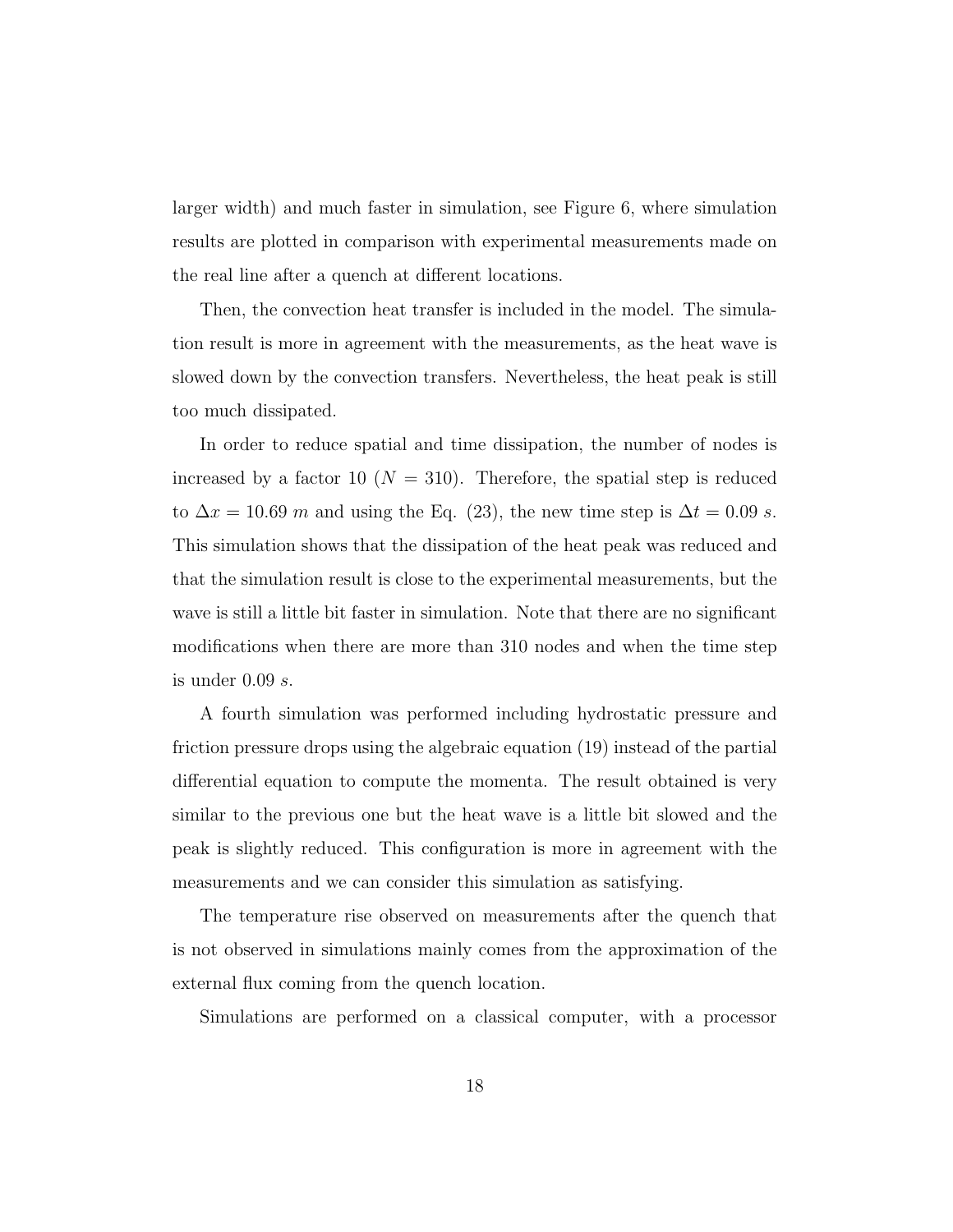Pentium<sup>©</sup> D 3.4 GHz and 1GB of RAM. The heat wave generated by the quench is propagated over 20 minutes and for  $N = 31$ , the simulation is 3.4 times faster than real time (6 min), whereas for  $N = 310$  the simulation is 2.5 times slower than real time (50 min). To speed-up the computation speed, the time step was increased to  $\Delta t = 1$  s for  $\Delta x = 10.69$  m. The stability condition (23) is not respected anymore but the simulation converges faster and gives the same results with a time step  $\Delta t = 0.09$  s: the simulation takes 8 minutes and differences on pressures, temperatures and velocities are less than 1 %. Moreover, the use of the algebraic equation including pressure drops instead of the partial differential equation to compute the momentum increases the simulation speed by a factor 1.5.

### 5. Conclusion

In this paper, a very low pressure gaseous helium flow model based on 1D Euler equation was used to describe the flow dynamics and heat transfers in a header of the LHC cryogenic distribution line over  $3.3 \; km.$  Comparisons between real data obtained on the LHC and simulations after a quench have shown that the model is good enough to predict the dynamical behavior of the flow over the line.

These simulations highlight the importance to include the convection heat transfer between the fluid and the pipe in the model to obtain a correct propagation speed and to reproduce a good attenuation of the heat wave. In addition, pressure variations along the line due to hydrostatic pressure and friction pressure drops can be embedded in the model using an algebraic equation to compute momenta instead of the classical partial differential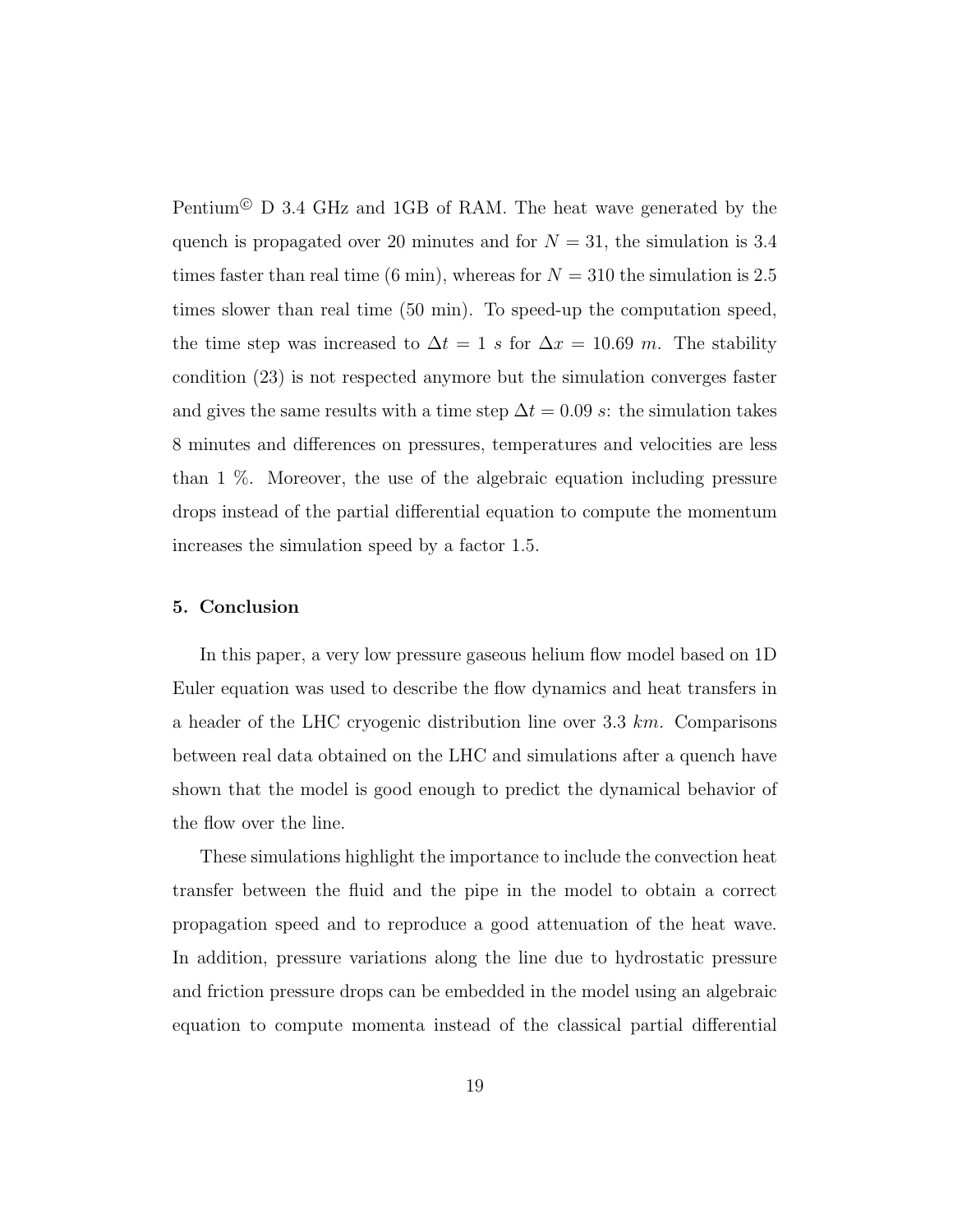

Figure 6: Temperatures along the header B after a quench (real measurements compared to 4 simulations)

equation. These pressure variations can be significant to simulate the flow dynamics in long cryogenic line presenting a slope.

Moreover, it was shown that the numerical scheme directly impacts the results and deserves a dedicated analysis. The spatial step has to be small enough because the discretization induces dissipation phenomena. Concern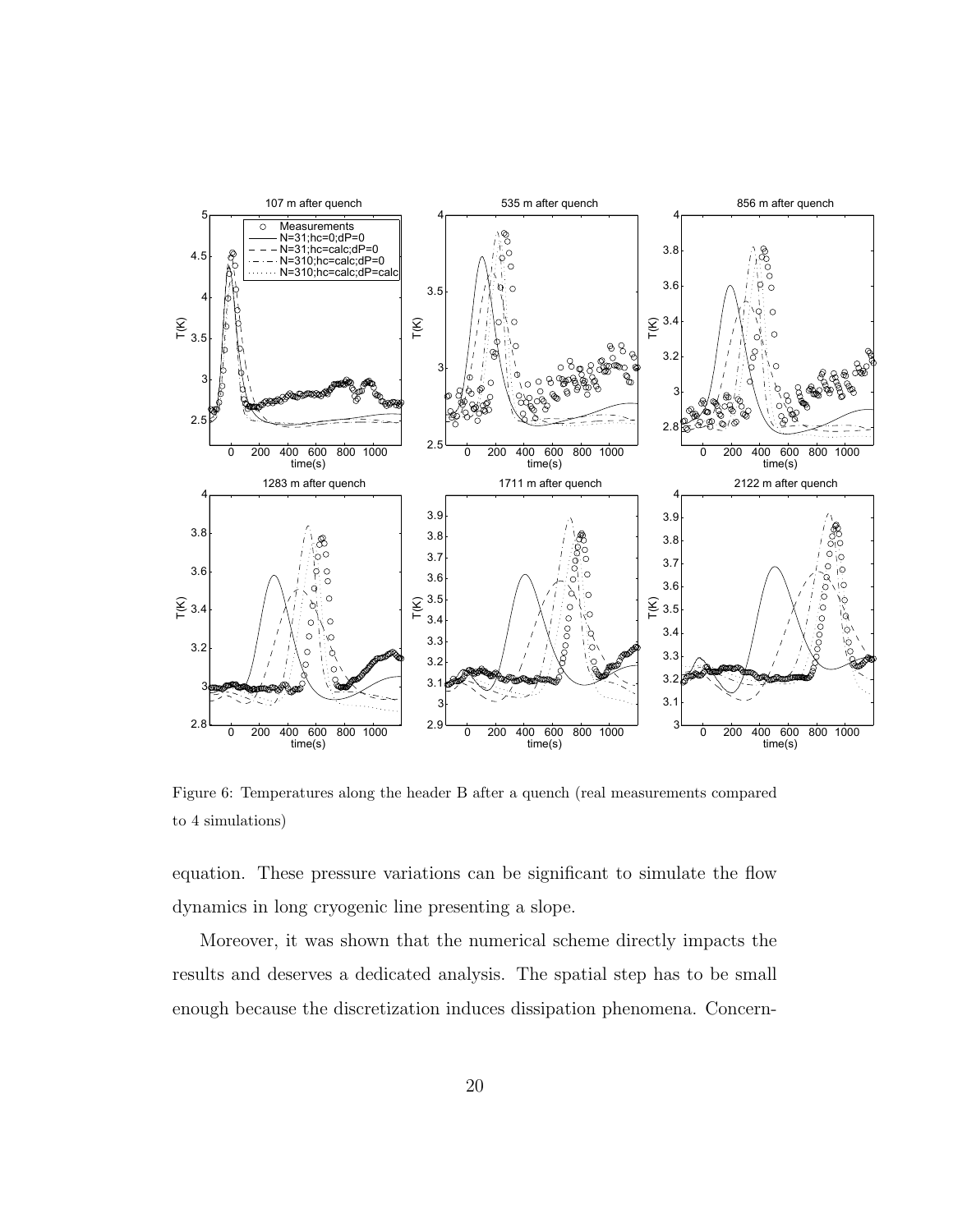ing the time discretization, the stability is ensured for a CFL number inferior to 1 but simulations give similar results with a CFL number  $C = 11$  $(\Delta x = 10.69 \text{ m and } \Delta t = 1 \text{ s})$  with a computation speed 2.5 times faster than real-time.

This model can be applied to other gaseous helium flow in long cryogenic distribution lines if helium is far enough from the saturation line, where the equation of state (8) remains valid. For instance, this model works in the headers D, E and F of the QRL but not in the header C, where helium is in the supercritical state, just above the helium critical point.

## References

- [1] Lebrun Ph. Cryogenics for the Large Hadron Collider. IEEE Trans App Superc 1999;10:1500-1506.
- [2] Erdt W., Riddone G., Trant R. The cryogenic distribution line for the LHC : functional specification and conceptual design. Adv. Cryog. Eng. 2000;45(B):1387-1394.
- [3] Bradu B., Gayet P., and Niculescu, S.I. A process and control simulator for large scale cryogenic plants, Control Engineering Practice, doi:10.1016/j.conengprac.2009.07.003, 2009.
- [4] Bradu B., Gayet P., Niculescu, S.I. Dynamic Simulation of a 1.8 K Refrigeration Unit for the LHC. Proceedings of the 22nd International Cryogenic Engineering Conference, July 2008.
- [5] Hirsch C. Numerical Computation of Internal and External Flow, Vol. 2, Chapter 3. John Wiley and Sons, 1990.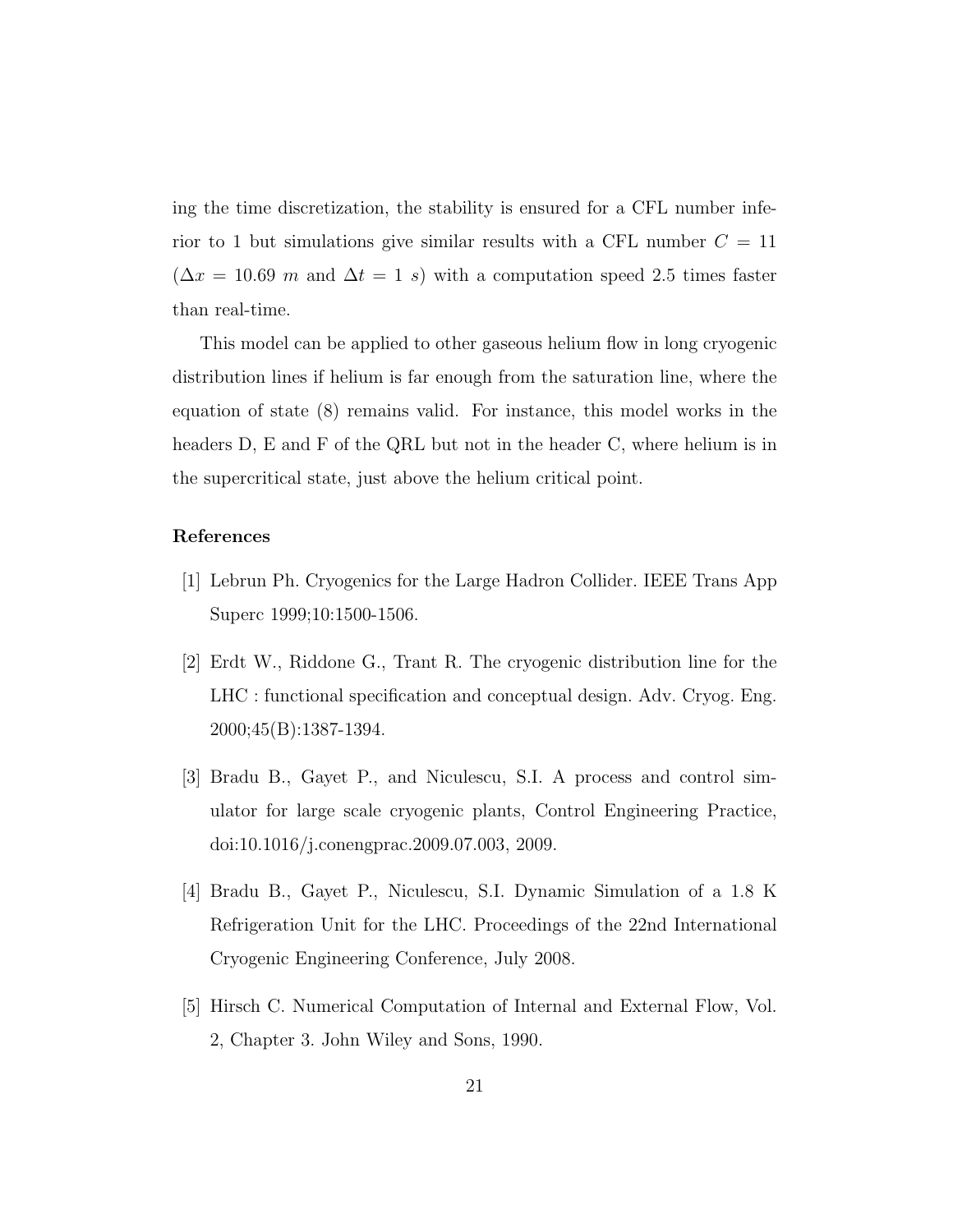- [6] Toro E.F. Riemann Solvers and Numerical Methods for Fluid Dynamics, second edition. Springer 1999.
- [7] Riddone G. Cryogenic distribution line heat loads. CERN Heat Load Working Group Minutes number 5. 2000.
- [8] Marquardt E.D., Le J.P., Radebaugh R. Cryogenic Material Properties Database. Proceedings of the 11th International Cryocooler Conference, June 2000. p.681-687.
- [9] Colburn A.P. A method of correlating forced convection heat transfer Data and a comparison with fluid friction, Trans. AIChE 1933;19:174- 210.
- [10] EA International. Ecosimpro mathematical algorithms and simulation guide, 2007.
- [11] Petzold L.R. A description of DASSL: A Differential/Algebraic System Solver. Sandia National Laboratories Report SAND82-8637, 1984.
- [12] Kakac S.R., Shah K. and Aung W. Handbook of Single-Phase Convective Heat Transfer. John Wiley and Sons 1987.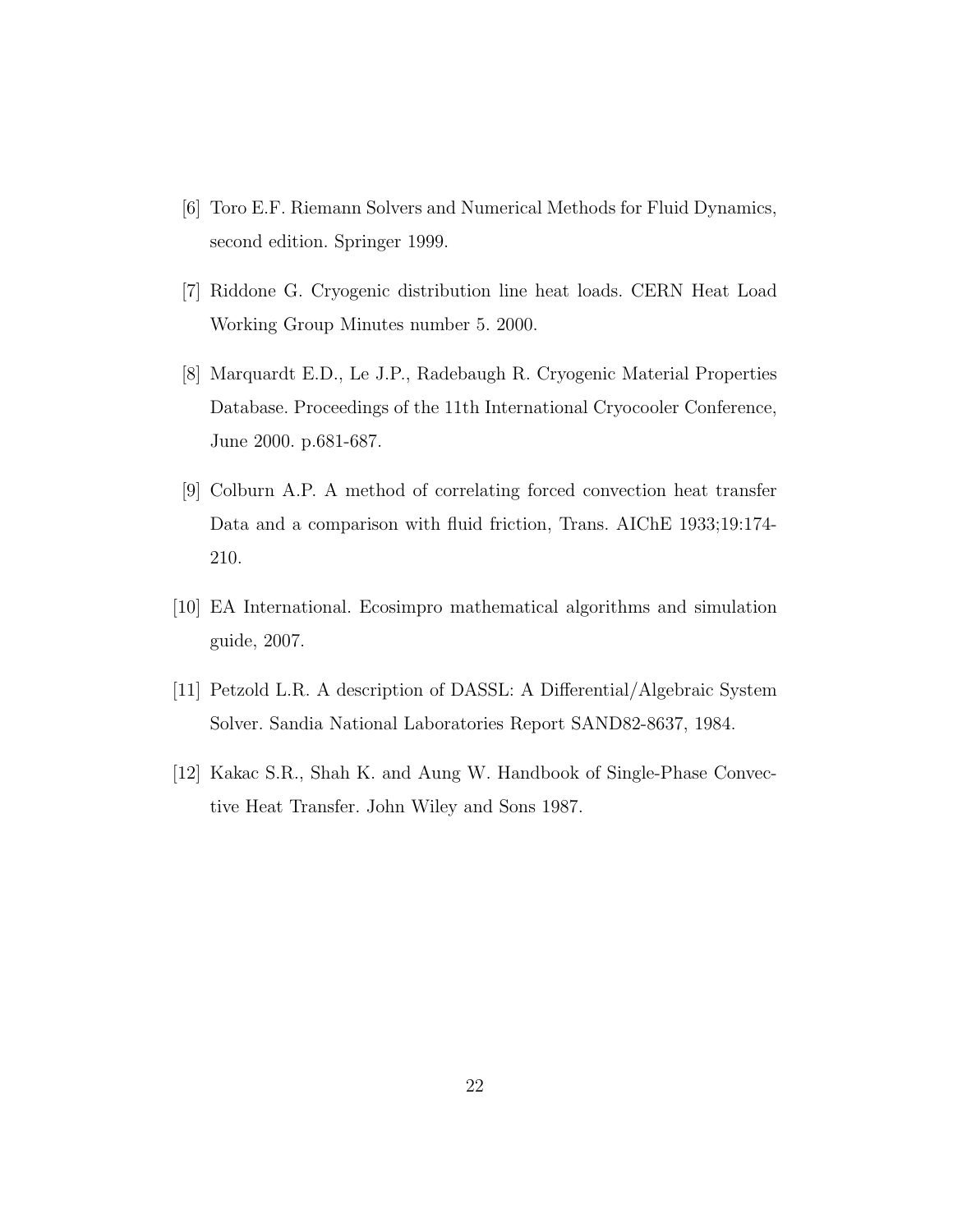| Table 1: Main variables and physical constants |                                        |                        |  |  |
|------------------------------------------------|----------------------------------------|------------------------|--|--|
| Symbol                                         | Description                            | Unit                   |  |  |
| $\mathcal{C}$                                  | Sound velocity                         | $m.s^{-1}$             |  |  |
| D                                              | Diameter                               | m                      |  |  |
| E                                              | Energy per unit volume                 | $J.m^{-3}$             |  |  |
| fr                                             | Darcy-Weisbach friction factor         |                        |  |  |
| $\hbar$                                        | Specific enthalpy                      | $J.kg^{-1}$            |  |  |
| $h_c$                                          | Heat transfer coefficient              | $W.m^{-2}.K^{-1}$      |  |  |
| $\boldsymbol{k}$                               | Thermal conductivity                   | $W.m^{-1}.K^{-1}$      |  |  |
| L                                              | Length                                 | $\boldsymbol{m}$       |  |  |
| $\dot{m}$                                      | Mass flow                              | $kg.s^{-1}$            |  |  |
| $\vec{M}$                                      | Momentum                               | $kg.m^{-2}.s^{-1}$     |  |  |
| $\overline{P}$                                 | Pressure                               | Pa                     |  |  |
| Pr                                             | Prandtl number                         |                        |  |  |
| Re                                             | Reynolds number                        |                        |  |  |
| S                                              | Hydraulic cross section                | m <sup>2</sup>         |  |  |
| q                                              | External heat inputs                   | $W.m^{-3}$             |  |  |
| T                                              | Temperature                            | К                      |  |  |
| $\boldsymbol{u}$                               | Specific internal energy               | $J.kg^{-1}$            |  |  |
| $\vec{V}$                                      | Gas speed                              | $m.s^{-1}$             |  |  |
| $\mu$                                          | Viscosity                              | Pa.s                   |  |  |
| $\rho$                                         | Density                                | $kg.m^{-3}$            |  |  |
| $g = 9.81$                                     | Gravity acceleration                   | $m.s^{-2}$             |  |  |
| $R = 8.31$                                     | Perfect Gaz constant                   | $J_{.}mol^{-1}.K^{-1}$ |  |  |
| $R_{He} = 2078$                                | Helium specific constant               | $J.kg^{-1}.K^{-1}$     |  |  |
| $C_v = 3148$                                   | Helium specific heat                   | $J.kg^{-1}.K^{-1}$     |  |  |
| $\gamma = 1.66$                                | Specific heat ratio, $\frac{C_p}{C_p}$ |                        |  |  |